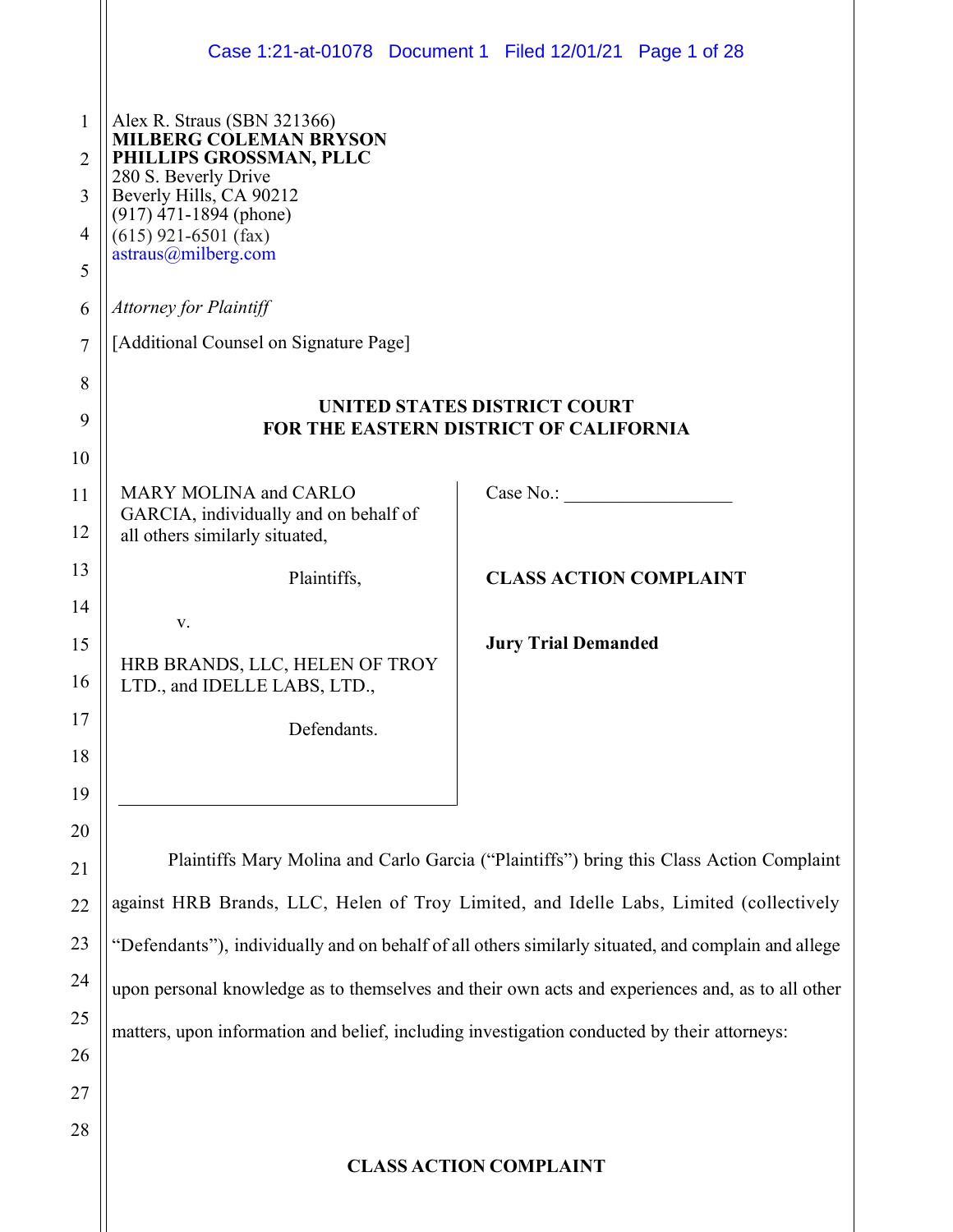# 1 2

3

4

5

6

7

8

### **NATURE OF THE ACTION**

1. This is a civil class action brought by Plaintiffs on behalf of all consumers who purchased Sure Unscented Aerosol antiperspirant (the "Sure Antiperspirant") or Brut Classic 24-Hour Protection aerosol antiperspirant (the "Brut Antiperspirant") (collectively the "Products") from Defendants for normal, household use. The Products are defective because they contain the chemical benzene, a known carcinogen that offers no therapeutic deodorant or antiperspirant benefit.

9 2. The Brut brand, which bills itself as the "essence of men," was first launched in 964 and has since established itself as a trusted name in men's personal care and hygiene products. Defendants market and sell Brut deodorant and antiperspirant including the Brut Antiperspirant throughout the United States, including the State of California. Defendants distribute and sell the Brut Antiperspirant through various authorized retailers in store and online.

3. The Sure brand was created by Procter & Gamble in 1972 as a personal care brand for men and women. Today, Defendants market and sell Sure exclusively as a women's antiperspirant throughout the United States, including the State of California. Defendants distribute and sell the Sure Antiperspirant through various authorized retailers in store and online.

4. Defendants took advantage of the trust consumers have in the Brut and Sure brands, built over several decades, representing that the Products are safe for their intended use when, in reality, the Products contain significant concentrations of benzene, a harmful carcinogen.

5. Benzene is a carcinogen known to cause cancer in humans. Long-term exposure additionally causes harmful effects on the bone marrow, a decrease in red blood cells leading to

<sup>1</sup> <https://www.walmart.com/ip/Brut-24-Hour-Protection-Deodorant-Spray-Classic-Scent-10-0-oz/10317644> (last visited Nov. 29, 2021)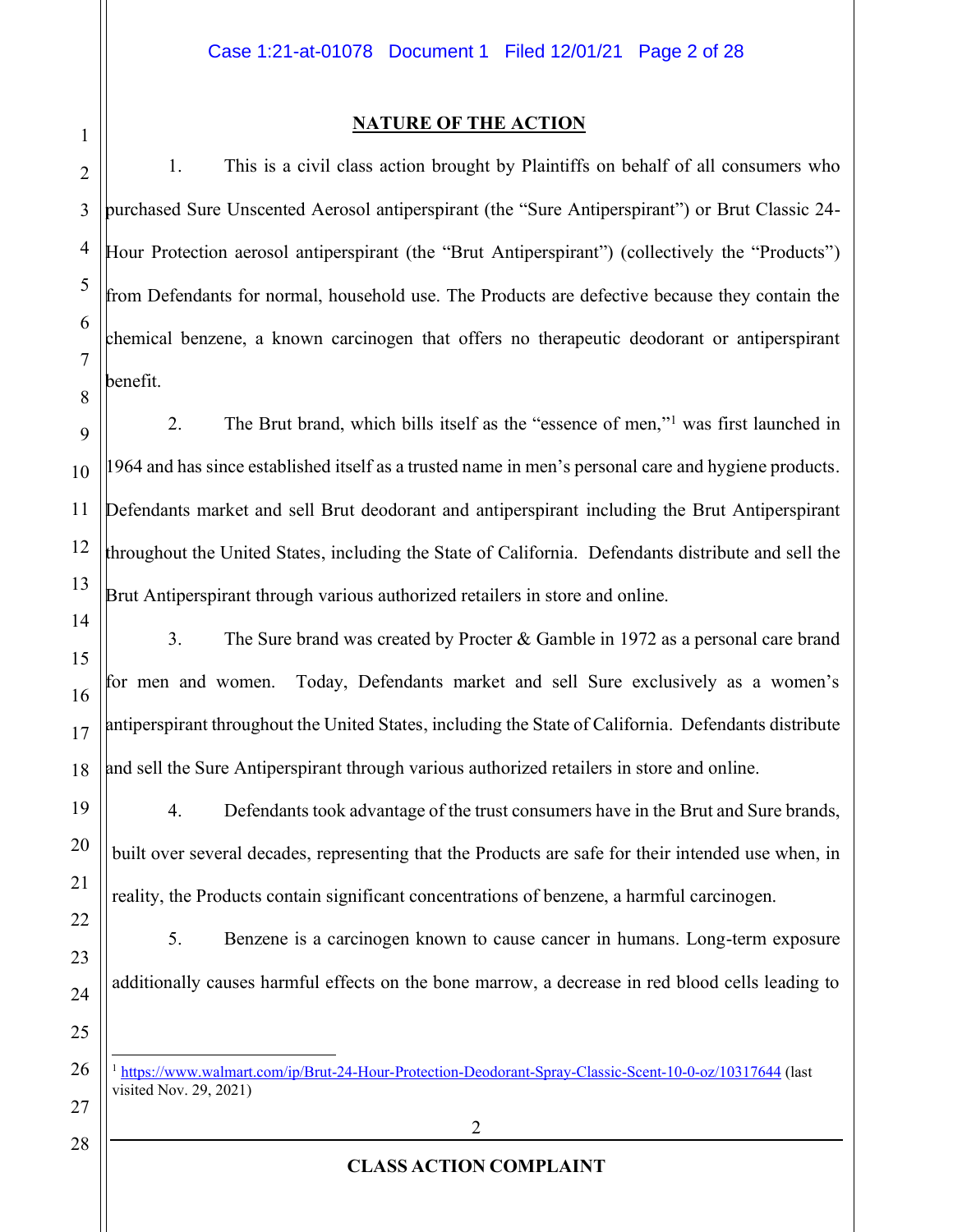#### Case 1:21-at-01078 Document 1 Filed 12/01/21 Page 3 of 28

anemia, and excessive bleeding that can affect the immune system, leading to an increased chance of infection. According to FDA guidance, there is no safe level of benzene, and thus it "should not be employed in the manufacture of drug substances, excipients, and drug products because of [its] unacceptable toxicity." FDA,  $Q3C - 2017$  Tables and List Guidance for Industry, [https://www.fda.gov/media/71737/download.](https://www.fda.gov/media/71737/download)

6. FDA guidance provides that "if [benzene's] use is unavoidable in order to produce a drug product with a significant therapeutic advance, then [its] levels should be restricted" to 2 parts per million ("ppm"). *Id.* 

7. The use of benzene in the Products is demonstrably avoidable. Feasible alternative formulations, designs, and materials were available to Defendants at the time they formulated, designed, and manufactured the Products. Critically, such alternative formulations and designs were and are used by other manufacturers to produce and sell non-defective spray deodorants and antiperspirants. In any event, the Products have a benzene concentration far above the FDA concentration limit of 2 ppm.

8. The Products' benzene contamination was not disclosed to the consumer on the product label, the ingredients list, or otherwise.

9. Plaintiffs seek damages and equitable remedies for themselves, and for the proposed Classes.

#### **PARTIES**

#### **A. Plaintiffs**

10. Plaintiff Mary Molina is a resident and citizen of Pine Grove, California who purchased and used the Sure Antiperspirant within the relevant time period.

1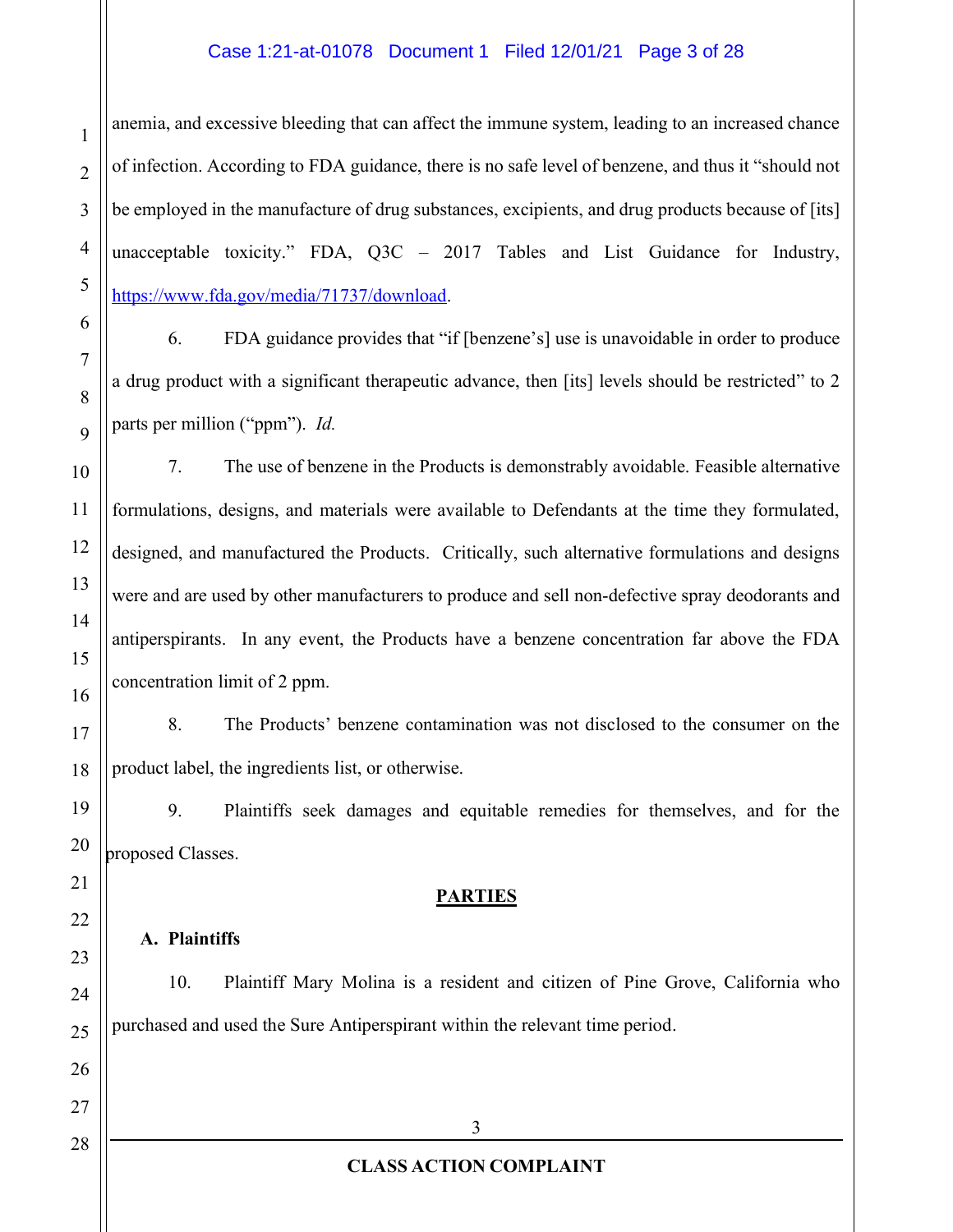11. Plaintiff Carlo Garcia is a resident and citizen of Sanger, California who purchased and used the Brut Antiperspirant within the relevant time period.

**B. Defendants**

12. Defendant HRB Brands, LLC ("HRB Brands") is a privately held company with headquarters in Westport, Connecticut that produces consumer goods sold around the United States, including in the State of California. On its website, HRB Brands touts that they "make some of the best-known brands in the world" and "work for the well being of our customers every day." $^{2}$ 

13. Defendant Helen of Troy Limited ("Helen of Troy") is a publicly-traded, multinational consumer goods company with headquarters in El Paso, Texas and "a diversified portfolio of well-recognized and widely trusted brands."<sup>3</sup>

14. Defendant Idelle Labs, Limited ("Idelle Labs") is a privately held, wholly owned subsidiary of Helen of Troy Limited with headquarters in El Paso, Texas.

### **JURISDICTION AND VENUE**

15. This Court has subject matter jurisdiction over this matter pursuant to 28 U.S.C. § 1332 of the Class Action Fairness Act of 2005 because: (1) there are 100 or more putative Class Members, (ii) the aggregate amount in controversy exceeds \$5,000,000.00, exclusive of interest and costs, and (iii) there is minimal diversity because Plaintiffs and Defendants are citizens of different states. This Court has supplemental jurisdiction over Plaintiffs' state law claims pursuant to 28 U.S.C. § 1367.

<sup>2</sup> <https://www.hrbbrands.com/brands> (last visited Nov. 29, 2021) <sup>3</sup> <https://www.helenoftroy.com/company/> (last visited Nov. 29, 2021)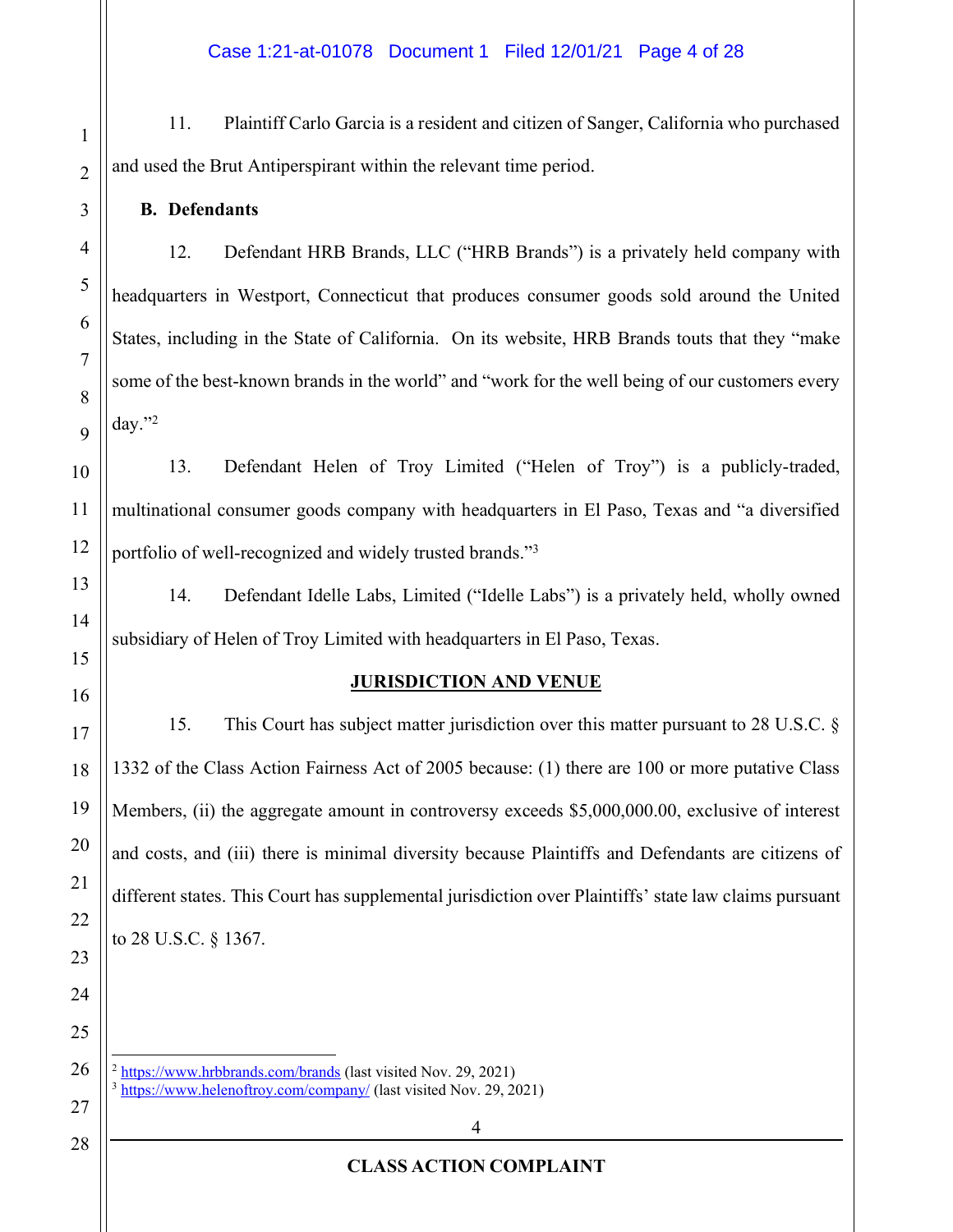#### Case 1:21-at-01078 Document 1 Filed 12/01/21 Page 5 of 28

16. This Court has personal jurisdiction over Defendants because they has substantial aggregate contacts with this District, including engaging in conduct in this District that has a direct, substantial, reasonably foreseeable, and intended effect of causing injury to persons throughout the United States, because Defendants placed the Products into the stream of commerce directed in this District, and because Defendants purposely availed themselves of the laws of the United States and the State of California.

17. In accordance with 28 U.S.C. § 1391, venue is proper in this District because a substantial part of the conduct giving rise to Plaintiffs' claims occurred in this District, Defendants transact business in this District, and Defendants have intentionally availed themselves of the laws and markets within this District.

## **FACTUAL ALLEGATIONS**

### **A. The Brut Brand**

1

2

3

4

5

6

7

8

9

10

11

12

13

14

15

16

17

18

19

20

21

22

23

24

25

26

27

28

18. The Brut brand, which bills itself as the "essence of men,"<sup>4</sup> was first launched in 1964 in France and has since established itself as a trusted name in men's personal care and hygiene products.

19. Defendant Helen of Troy acquired Brut in 2003, touting the brand as "one of the most well-known, fragrance-led male personal care brands preferred by men around the world."<sup>5</sup>

20. In June 2021, Defendant HRB Brands acquired twelve personal care brands from Defendant Helen of Troy, including Brut. In announcing the acquisition, HRB Brands

<sup>4</sup> <https://www.walmart.com/ip/Brut-24-Hour-Protection-Deodorant-Spray-Classic-Scent-10-0-oz/10317644> (last visited Nov. 29, 2021)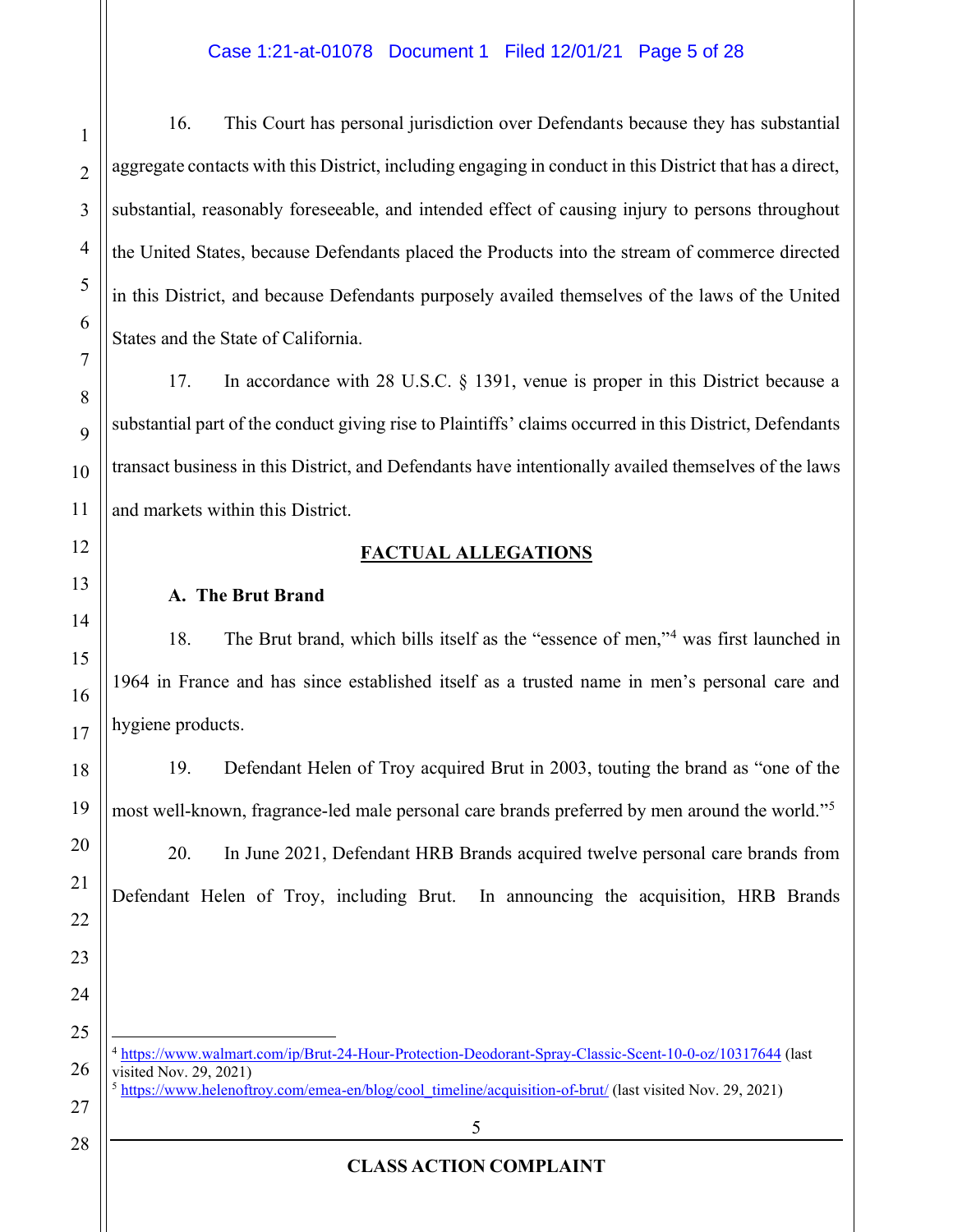#### Case 1:21-at-01078 Document 1 Filed 12/01/21 Page 6 of 28

acknowledged that "[t]hese well-known, iconic brands have strong consumer loyalty across distribution channels in North and South America."<sup>6</sup>

21. Defendants' Brut product line, including the Brut Antiperspirant, is manufactured, distributed, and sold throughout the United States, including the State of California.

**B. The Sure Brand**

22. The Sure brand was created by Procter & Gamble in 1972 as a personal care brand for men and women. Defendant Helen of Troy Limited acquired Sure in 2010. Since its 2010 acquisition, Sure has been marketed and sold exclusively as a women's antiperspirant.

23. Sure was among the twelve "well-known, iconic" personal care brands with "strong consumer loyalty´ Defendant HRB Brands acquired from Defendant Helen of Troy Limited in June of 2021.

24. Defendants' Sure product line, including the Sure Antiperspirant, is manufactured, distributed, and sold throughout the United States, including the State of California.

**C. The Products**

25. Deodorant is a product applied to the body to prevent or mask the odor of perspiration. Antiperspirants, a subclass of deodorants, prevent sweat glands from producing sweat. The Products are both deodorant and antiperspirant applied to the body as a spray.

26. The U.S. Food and Drug Administration ("FDA") classifies and regulates most deodorants, including the Product, as cosmetics. In addition, the FDA classifies and regulates antiperspirants, including the Products, as a drug.

<sup>6</sup> [https://www.globenewswire.com/en/news-release/2021/06/08/2243993/25693/en/HRB-Brands-Announces-](https://www.globenewswire.com/en/news-release/2021/06/08/2243993/25693/en/HRB-Brands-Announces-Acquisition-of-Personal-Care-Brands-from-Helen-of-Troy.html)[Acquisition-of-Personal-Care-Brands-from-Helen-of-Troy.html](https://www.globenewswire.com/en/news-release/2021/06/08/2243993/25693/en/HRB-Brands-Announces-Acquisition-of-Personal-Care-Brands-from-Helen-of-Troy.html) (last visited Nov. 29, 2021)

6

1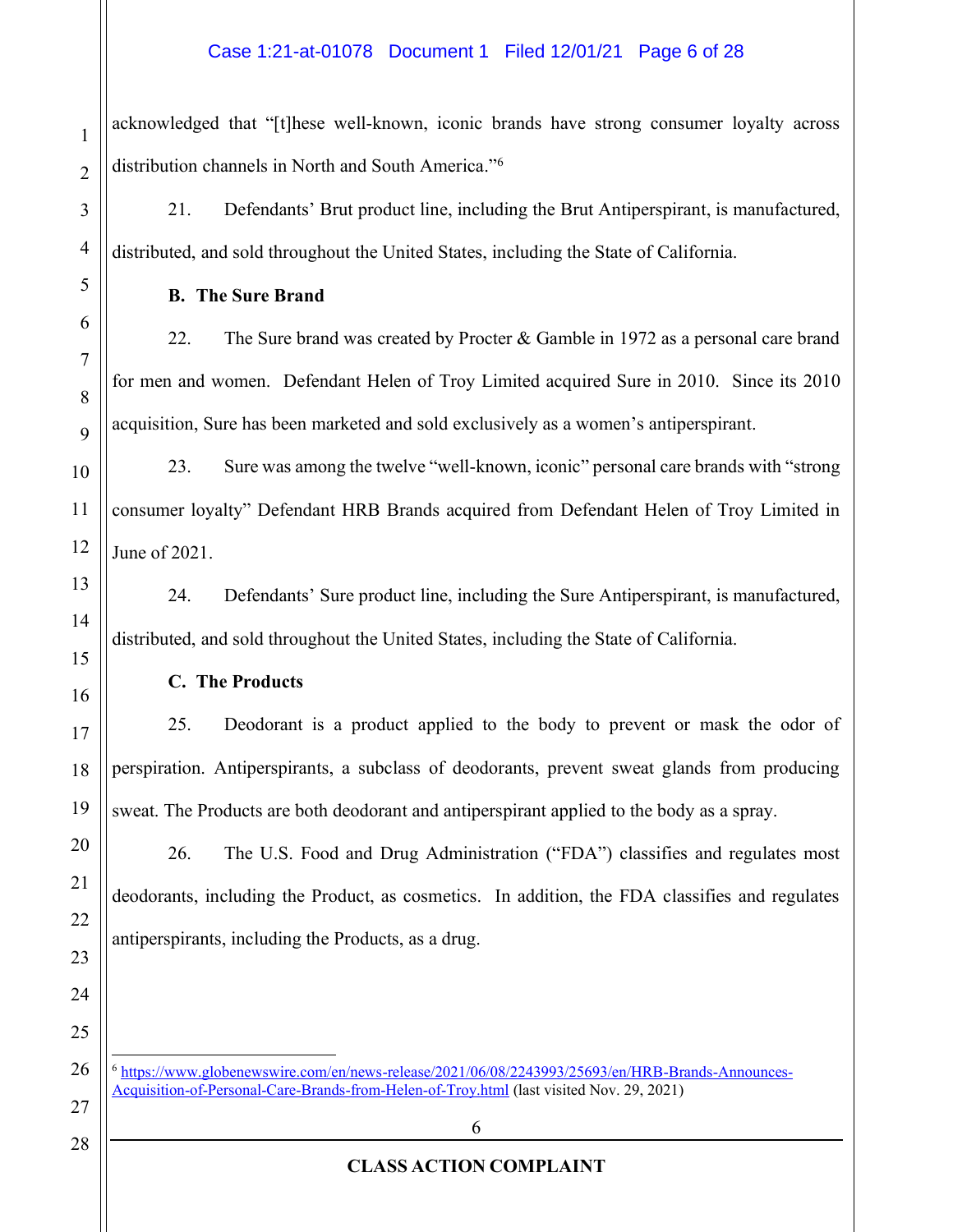27. On November 3, 2021, Valisure, an analytical pharmacy and consumer protection organization, petitioned the FDA to address the dangerous levels of benzene in the Products and other deodorants and antiperspirants based upon rigorous testing the organization had conducted for a number of spray deodorant and antiperspirant products.<sup>7</sup> The next day, Valisure released the results of these tests.8

28. In testing, Valisure found average concentrations of benzene above the FDA concentration limit of 2 ppm in 16 spray deodorants, including the Products, which are manufactured and sold by Defendants.

29. This testing revealed that both Products exceeded the FDA concentration limit for benzene by more than double. To wit, Valisure found benzene concentrations of 5.68 ppm in the Sure Antiperspirant and 4.13 ppm in the Brut Antiperspirant.<sup>9</sup>

**D. Danger Posed by the Product**

30. The carcinogenic properties of benzene are well documented, as noted be the Centers for Disease Control and Prevention ("CDC"). See CDC, Facts About Benzene (2018), [https://emergency.cdc.gov/agent/benzene/basics/facts.asp.](https://emergency.cdc.gov/agent/benzene/basics/facts.asp)

31. The U.S. Department of Health and Human Services (DHHS) has determined that benzene causes cancer in humans. Long-term exposure to high levels of benzene can cause leukemia, cancer of the blood-forming organs.

<sup>7</sup> <https://www.valisure.com/wp-content/uploads/Valisure-FDA-Citizen-Petition-on-Body-Spray-v4.0-3.pdf> (last visited Nov. 9, 2021).

<sup>9</sup> [https://www.consumerlab.com/answers/benzene-contamination-in-deodorants-and-antiperspirants/benzene](https://www.consumerlab.com/answers/benzene-contamination-in-deodorants-and-antiperspirants/benzene-deodorants/)[deodorants/](https://www.consumerlab.com/answers/benzene-contamination-in-deodorants-and-antiperspirants/benzene-deodorants/) (last visited Nov. 22, 2021)

<sup>8</sup> <https://www.valisure.com/blog/valisure-news/valisure-detects-benzene-in-body-spray-products-3/> (last visited Nov. 8, 2021).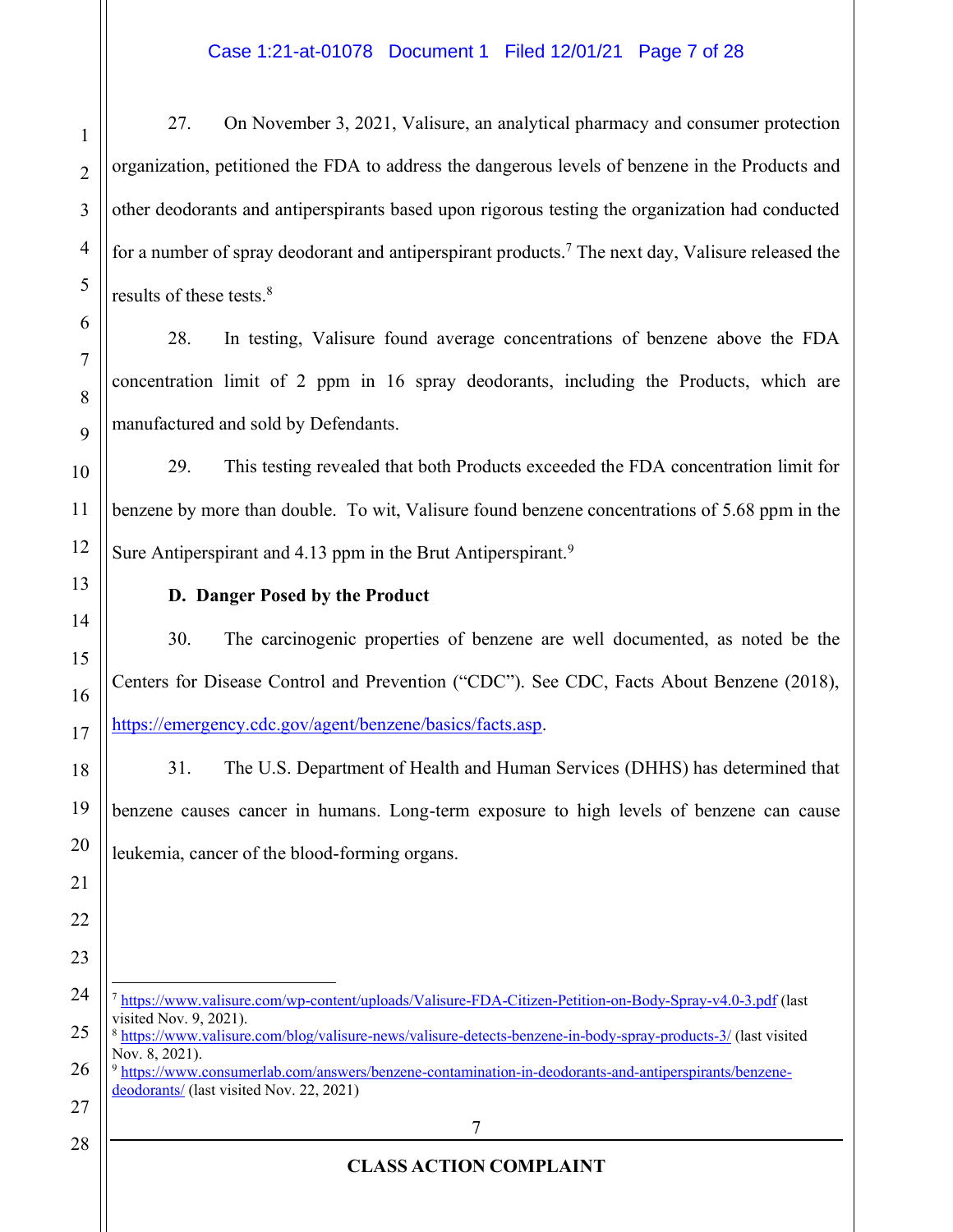# Case 1:21-at-01078 Document 1 Filed 12/01/21 Page 8 of 28

| $\mathbf{1}$   | Long-term exposure to benzene additionally causes harmful effects on the bone<br>32.                                                                                                         |
|----------------|----------------------------------------------------------------------------------------------------------------------------------------------------------------------------------------------|
| $\overline{2}$ | marrow and can cause a decrease in red blood cells, leading to anemia. It can also cause excessive                                                                                           |
| 3              | bleeding and can affect the immune system, increasing the chance for infection.                                                                                                              |
| 4              | 33.<br>Due to these significant health risks, the World Health Organization and the                                                                                                          |
| 5              | International Agency for Research on Cancer classify benzene as a Group 1 compound that is                                                                                                   |
| 6              | "carcinogenic to humans." <sup>10</sup>                                                                                                                                                      |
| 7              | The FDA classifies Benzene as a Class 1 compound. <sup>11</sup><br>34.<br>According to FDA                                                                                                   |
| 8<br>9         | guidance:                                                                                                                                                                                    |
| 10             | Solvents in Class 1 should not be employed in the manufacture of drug substances,                                                                                                            |
| 11             | excipients, and drug products, because of their unacceptable toxicity or their<br>deleterious environmental effect. <sup>12</sup>                                                            |
| 12             | The FDA concentration limit for benzene is 2 ppm. <sup>13</sup>                                                                                                                              |
| 13             | Defendants exploited decades of existing consumer trust in the Brut and Sure<br>35.                                                                                                          |
| 14             | brands to sell the Products contaminated with a benzene concentration level well above the 2 ppm                                                                                             |
| 15<br>16       | FDA concentration limit, thus subjecting unwitting consumers to dangerous levels of a known                                                                                                  |
| 17             | carcinogen.                                                                                                                                                                                  |
| 18             | <b>E. Defendants' Representations</b>                                                                                                                                                        |
| 19             | 36.<br>Defendants represent to consumers that Brut Antiperspirant is safe and effective for                                                                                                  |
| 20             | everyday use. Although Brut Antiperspirant was found to contain benzene concentration well                                                                                                   |
| 21             | above the FDA limit, Defendants do not list benzene among the active or inactive ingredients                                                                                                 |
| 22             |                                                                                                                                                                                              |
| 23             |                                                                                                                                                                                              |
| 24             |                                                                                                                                                                                              |
| 25             | <sup>10</sup> https://www.who.int/water_sanitation_health/dwq/chemicals/benzenesum.pdf (last visited Nov. 7, 2021).<br>https://www.fda.gov/media/71737/download (last visited Nov. 7, 2021). |
| 26<br>27       | $^{12}$ Id.<br>$^{13}$ Id.                                                                                                                                                                   |
| 28             | 8                                                                                                                                                                                            |
|                | <b>CLASS ACTION COMPLAINT</b>                                                                                                                                                                |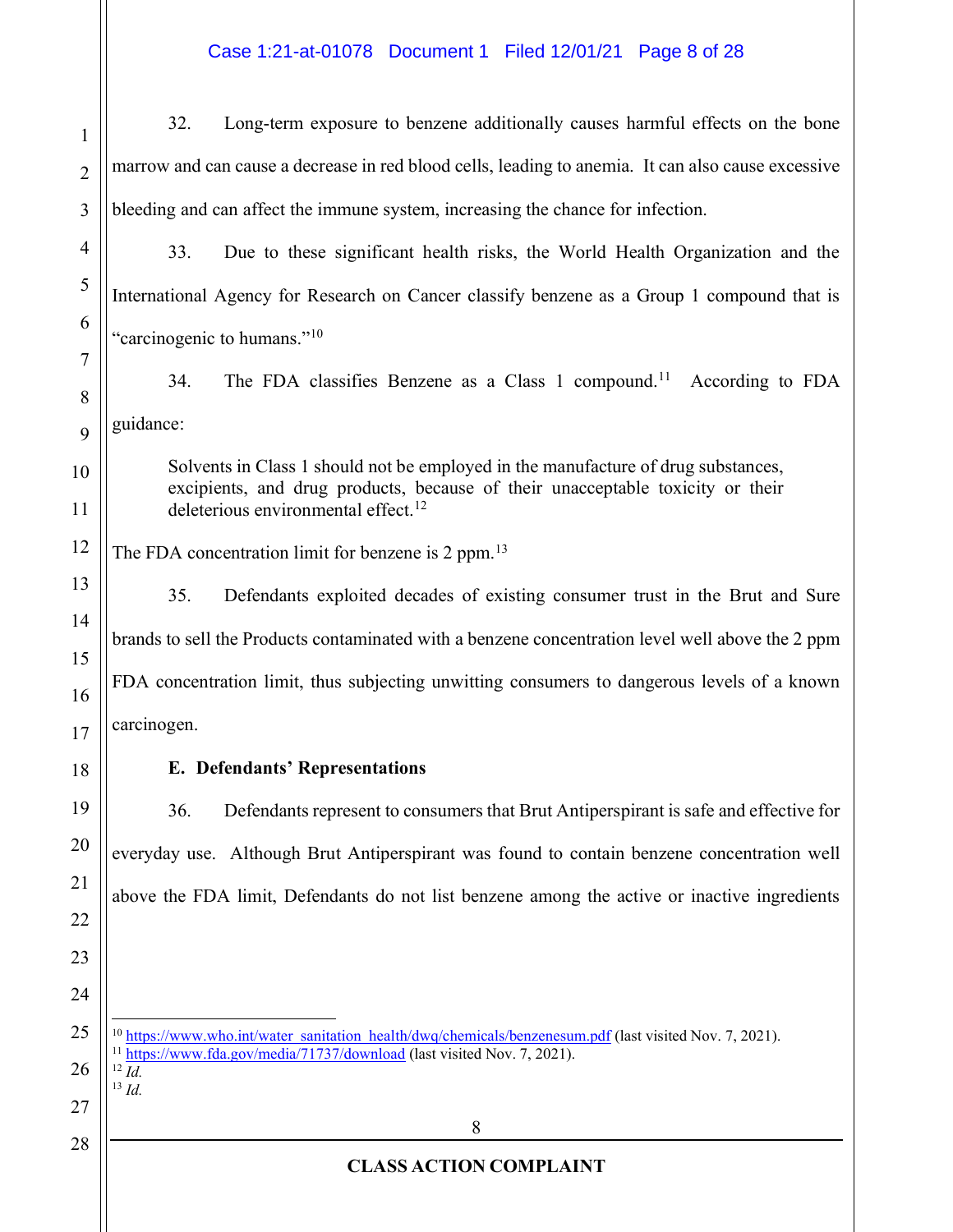anywhere on its website,<sup>14</sup> and nothing on the Brut Antiperspirant product label otherwise insinuates, states, or warns that it contains benzene:

| 3              |                                                                                                                                                                                                                                 |
|----------------|---------------------------------------------------------------------------------------------------------------------------------------------------------------------------------------------------------------------------------|
| $\overline{4}$ | DIRECTIONS: HOLD CAN SIX INCHES AWAY FROM UNDERARM AREA AND SPRAY.                                                                                                                                                              |
| 5              | INGREDIENTS: ALCOHOL DENAT, HYDROFLUOROCARBON 152A, WATER, PROPYLENE                                                                                                                                                            |
| 6              | GLYCOL, FRAGRANCE, SODIUM BENZOATE, TRICOLSAN.                                                                                                                                                                                  |
| 7              | <b>WARNING: FOR EXTERNAL USE ONLY. FLAMMABLE. DO NOT USE WHEN SMOKING</b>                                                                                                                                                       |
| 8              | OR NEAR FIRE, FLAME OR HEAT. AVOID SPRAYING IN EYES. IF RASH DEVELOPS,<br>DISCONTINUE USE. KEEP OUT OF REACH OF CHILDREN. CONTENTS UNDER                                                                                        |
| 9              | PRESSURE. DO NOT PUNCTURE OR INCINERATE. DO NOT STORE AT TEMPERATURES<br>ABOVE 120F. USE ONLY AS DIRECTED. INTENTIONAL MISUSE BY DELIBERATELY                                                                                   |
| 10             | <b>CONCENTRATING AND INHALING CONTENTS CAN BE HARMFUL OR FATAL.</b>                                                                                                                                                             |
| 11             |                                                                                                                                                                                                                                 |
| 12             | © Idelle Labs, Ltd. All Rights Reserved.<br>BRUT®, ESSENCE OF MAN® and TRIMAX®                                                                                                                                                  |
| 13             | are registered trademarks of<br>Helen of Troy Limited. Made in Canada.                                                                                                                                                          |
| 14             | Distributed by Idelle Labs, Ltd.<br>El Paso, TX 79912 USA                                                                                                                                                                       |
| 15             |                                                                                                                                                                                                                                 |
| 16             | <b>QUESTIONS OR COMMENTS?</b><br>Call 1-800-487-7273                                                                                                                                                                            |
| 17             | www.brutworld.com                                                                                                                                                                                                               |
| 18             | <b>Compary</b><br><b>BRU 07004 CAN 001</b>                                                                                                                                                                                      |
| 19             |                                                                                                                                                                                                                                 |
| 20             | 15                                                                                                                                                                                                                              |
| 21             | 37.<br>Defendants likewise represent to consumers that Sure Antiperspirant is safe and                                                                                                                                          |
| 22             | effective for everyday use. Although Sure Antiperspirant was found to contain benzene                                                                                                                                           |
| 23             | concentration well above the FDA limit, Defendants do not list benzene among the active or                                                                                                                                      |
| 24             |                                                                                                                                                                                                                                 |
| 25             |                                                                                                                                                                                                                                 |
| 26             | <sup>14</sup> https://www.brutworld.com/aerosol-antiperspirant-deodorant/ (last visited Nov. 29, 2021)<br><sup>15</sup> https://www.walmart.com/ip/Brut-24-Hour-Protection-Deodorant-Spray-Classic-Scent-10-0-oz/10317644 (last |
| 27             | visited Nov. 29, 2021)                                                                                                                                                                                                          |
| 28             | 9                                                                                                                                                                                                                               |
|                | <b>CLASS ACTION COMPLAINT</b>                                                                                                                                                                                                   |
|                |                                                                                                                                                                                                                                 |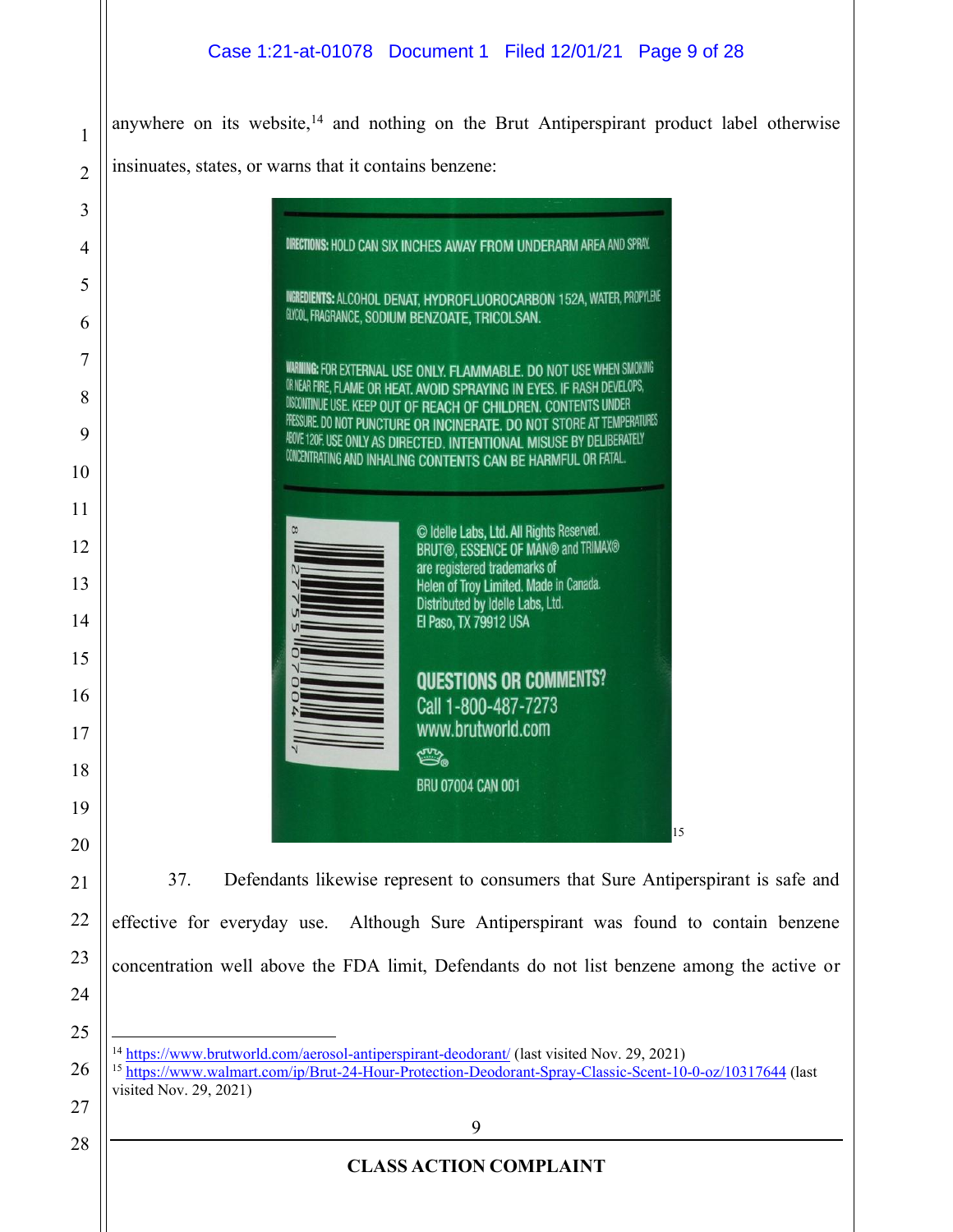#### Case 1:21-at-01078 Document 1 Filed 12/01/21 Page 10 of 28

inactive ingredients anywhere on its website, and nothing on the Sure Antiperspirant product label otherwise insinuates, states, or warns that it contains benzene:

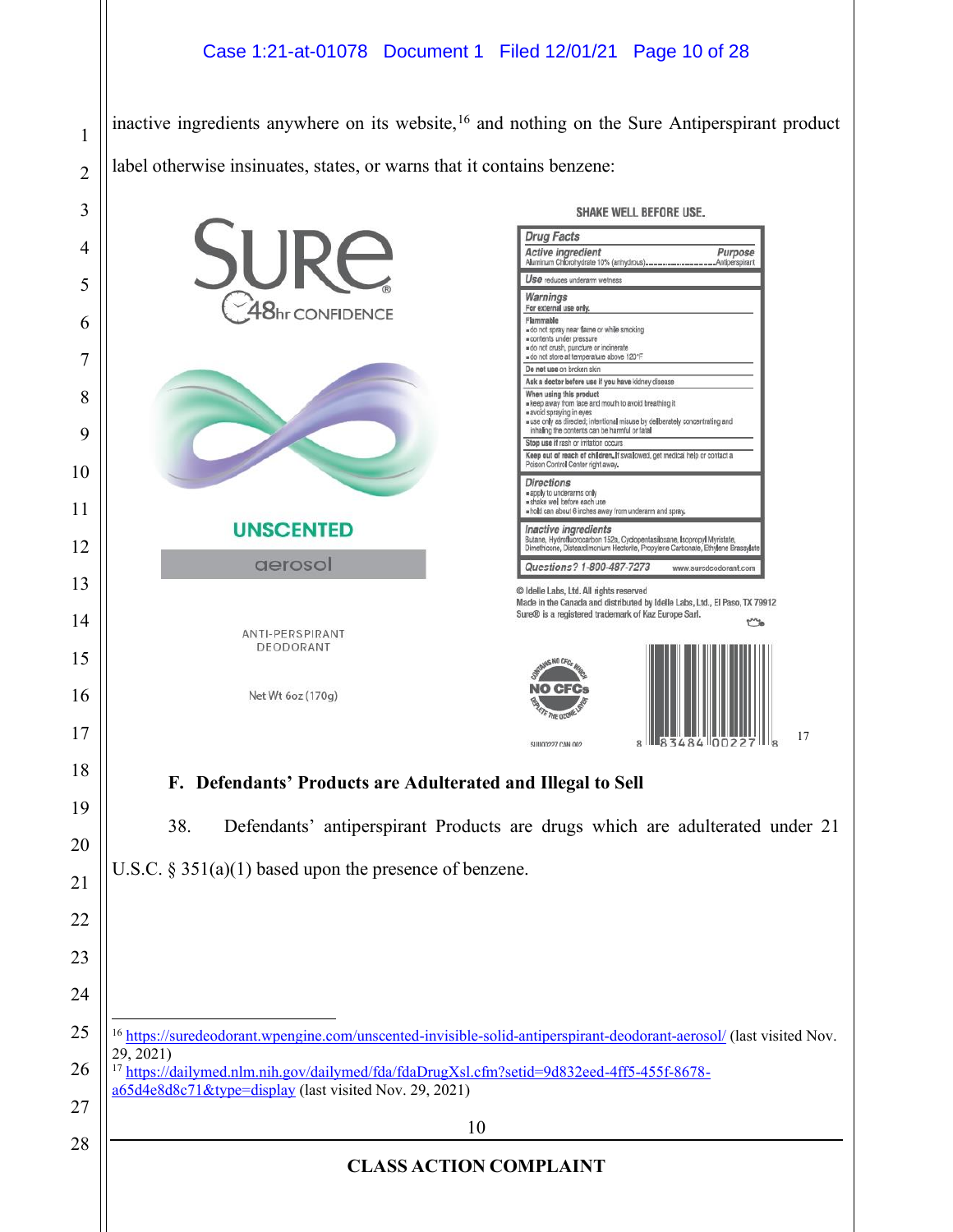#### Case 1:21-at-01078 Document 1 Filed 12/01/21 Page 11 of 28

39. The Federal Food, Drug, and Cosmetic Act ("FDCA") prohibits "[t]he introduction or delivery for introduction into interstate commerce of any food, drug, or cosmetic that is adulterated or misbranded." 21 U.S.C.  $\S 331(a)$ .

40. California's Sherman Law has expressly adopted the federal labeling requirements as its own. The definition of "adulterated" is exactly the same as the FD&C Act under CA Health & Safety Code Sections 111250, 111255, 111260, and 111265.

41. As alleged herein, Defendants have violated the FDCA, the Sherman Law, and consumer protection statutes.

42. Defendants engaged in fraudulent, unfair, deceptive, misleading, and/or unlawful conduct stemming from their omissions surrounding benzene contamination affecting the Products.

43. No reasonable consumer, including Plaintiffs, would have purchased the Products had they known of the material omissions of material facts regarding the presence of benzene. Accordingly, Plaintiffs and the Classes (as defined below) suffered injury in fact and lost money as a result of Defendants' misleading representations and omissions and did not receive the benefitof-the- bargain.

44. Plaintiffs and the Classes' injury is underscored by the fact that numerous other products offering the same therapeutic benefit at comparable prices exist that are not contaminated with benzene.

45. Plaintiffs and the Classes may be harmed again because they want to purchase the Products in the future; however, without injunctive relief Plaintiffs would not be able to know or trust that Defendants will truthfully and legally label the Products and would likely be misled

#### again.

#### $\prod$ **PLAINTIFFS' FACTUAL ALLEGATIONS**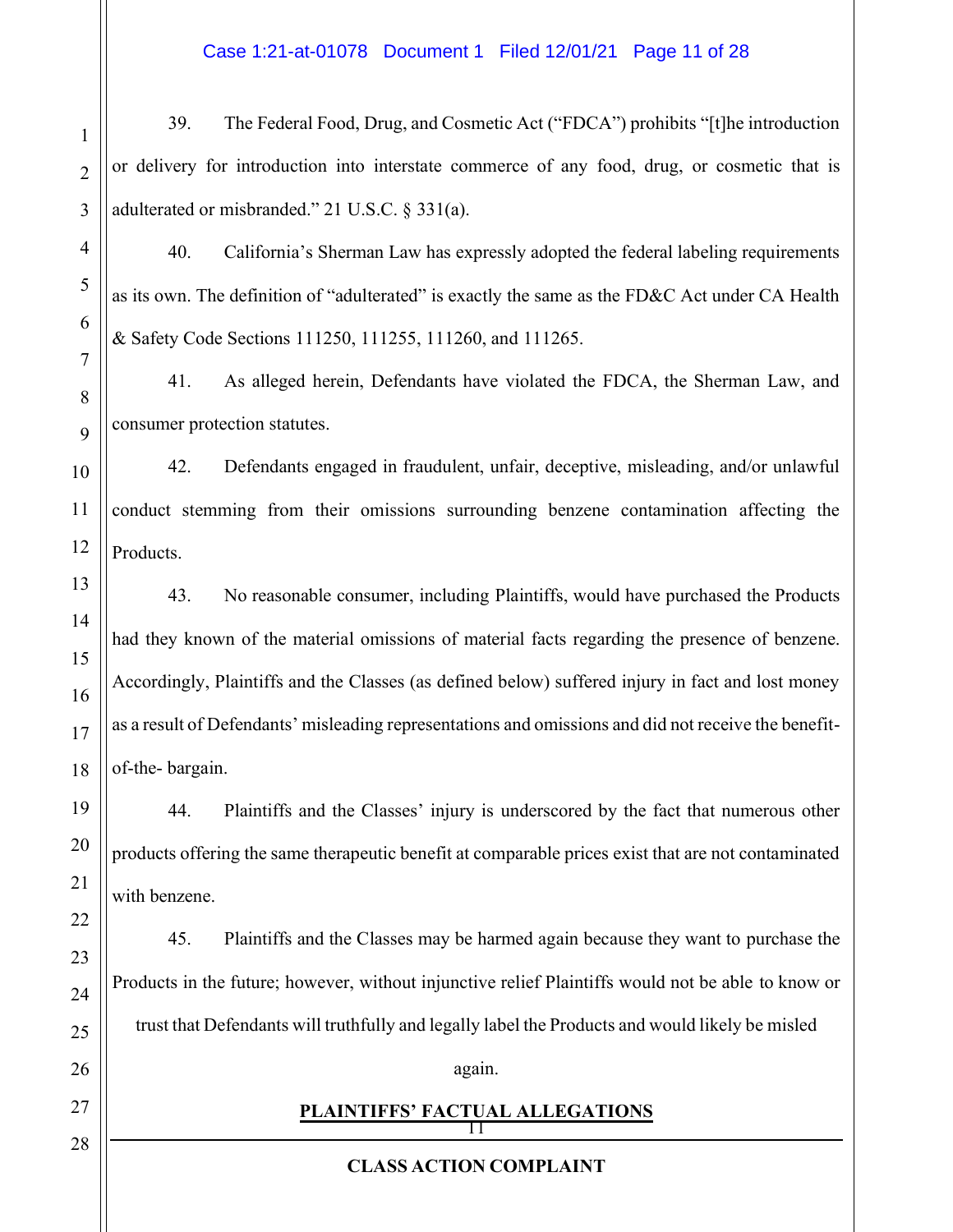## **PLAINTIFF MARY MOLINA**

46. Plaintiff Mary Molina has purchased the Sure Antiperspirant regularly for many years, several times each year. The last time Plaintiff Molina purchased the Sure Antiperspirant was in or around early summer 2021. Plaintiff Molina purchases the Sure Antiperspirant at various locations including the Safeway, Raley's, CVS, and Walmart in Jackson, California, the Rite Aid in Citrus Heights, California, the Target in Folsom, California, and the Target in El Dorado Hills, California.

47. Nowhere on the packaging did Defendants disclose that the Sure Antiperspirant contains benzene at the time of purchase.

48. If Plaintiff Molina had been aware of the existence of benzene in the Sure Antiperspirant, she would not have purchased it or would have paid significantly less.

49. As a result of Defendants' actions, Plaintiff Molina has incurred damages, including economic damages.

## **PLAINTIFF CARLO GARCIA**

50. Plaintiff Carlo Garcia purchased the Brut Antiperspirant on July 31, 2020 online at Amazon.com for delivery to his home in Sanger, California.

51. Nowhere on the packaging did Defendants disclose that the Brut Antiperspirant contains benzene at the time of purchase.

52. If Plaintiff Garcia had been aware of the existence of benzene in the Brut Antiperspirant, he would not have purchased it or would have paid significantly less.

53. As a result of Defendants' actions, Plaintiff Garcia has incurred damages, including economic damages.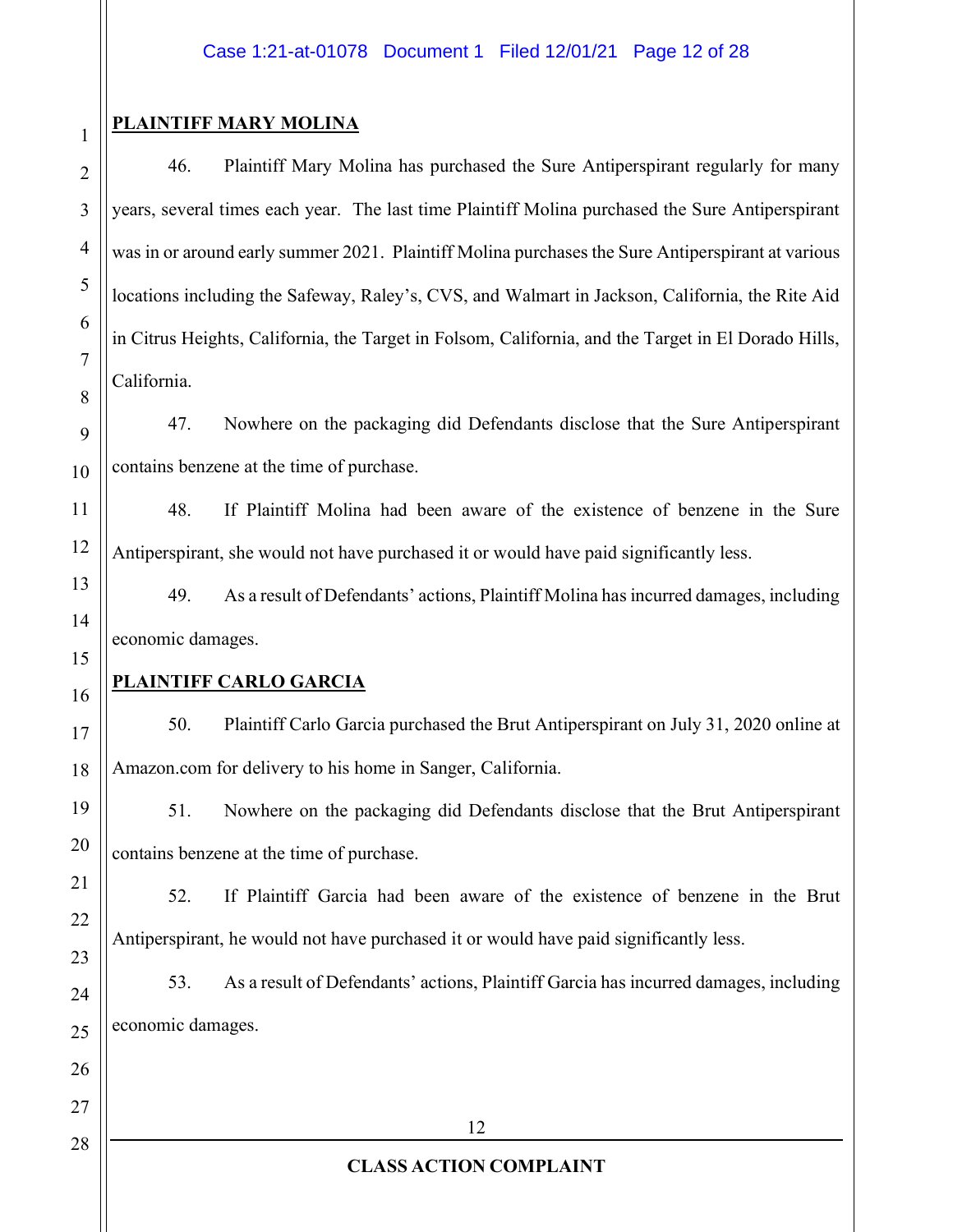### **CLASS ACTION ALLEGATIONS**

1 2 3 4 5 6 7 8 9 10 11 12 13 14 15 16 17 18 19 20 21 54. Plaintiffs brings this action individually and as representatives of all those similarly situated pursuant to Rule 23 of the Federal Rules of Civil Procedure, on behalf of the belowdefined Classes: **National Class:** During the fullest period allowed by law, all persons in the United States who purchased any of the Products for their personal use and not for resale within the United States. **California Subclass:** During the fullest period allowed by law, all persons in the State of California who purchased any of the Products for their personal use and not for resale in the State of California. 55. Members of the classes described are referred to as "Class Members" or members of the "Classes." 56. The following are excluded from the Classes: (1) any Judge presiding over this action and members of his or her family; (2) Defendants, Defendants' subsidiaries, parents, successors, predecessors, and any entity in which Defendants or their parent has a controlling interest (as well as current or former employees, officers, and directors); (3) persons who properly execute and file a timely request for exclusion from the Class; (4) persons whose claims in this matter have been finally adjudicated on the merits or otherwise released; (5) Plaintiffs' counsel and Defendants' counsel; and (6) the legal representatives, successors, and assigns of any such excluded persons.

57. Certification of Plaintiffs' claims for class-wide treatment is appropriate because Plaintiffs can prove the elements of their claims on a class-wide basis using the same evidence as would be used to prove those elements in individual actions alleging the same claims.

58. Plaintiffs reserves the right to amend the definitions of the Classes if discovery or further investigation reveals that the Classes should be expanded or otherwise modified.

27 28

22

23

24

25

26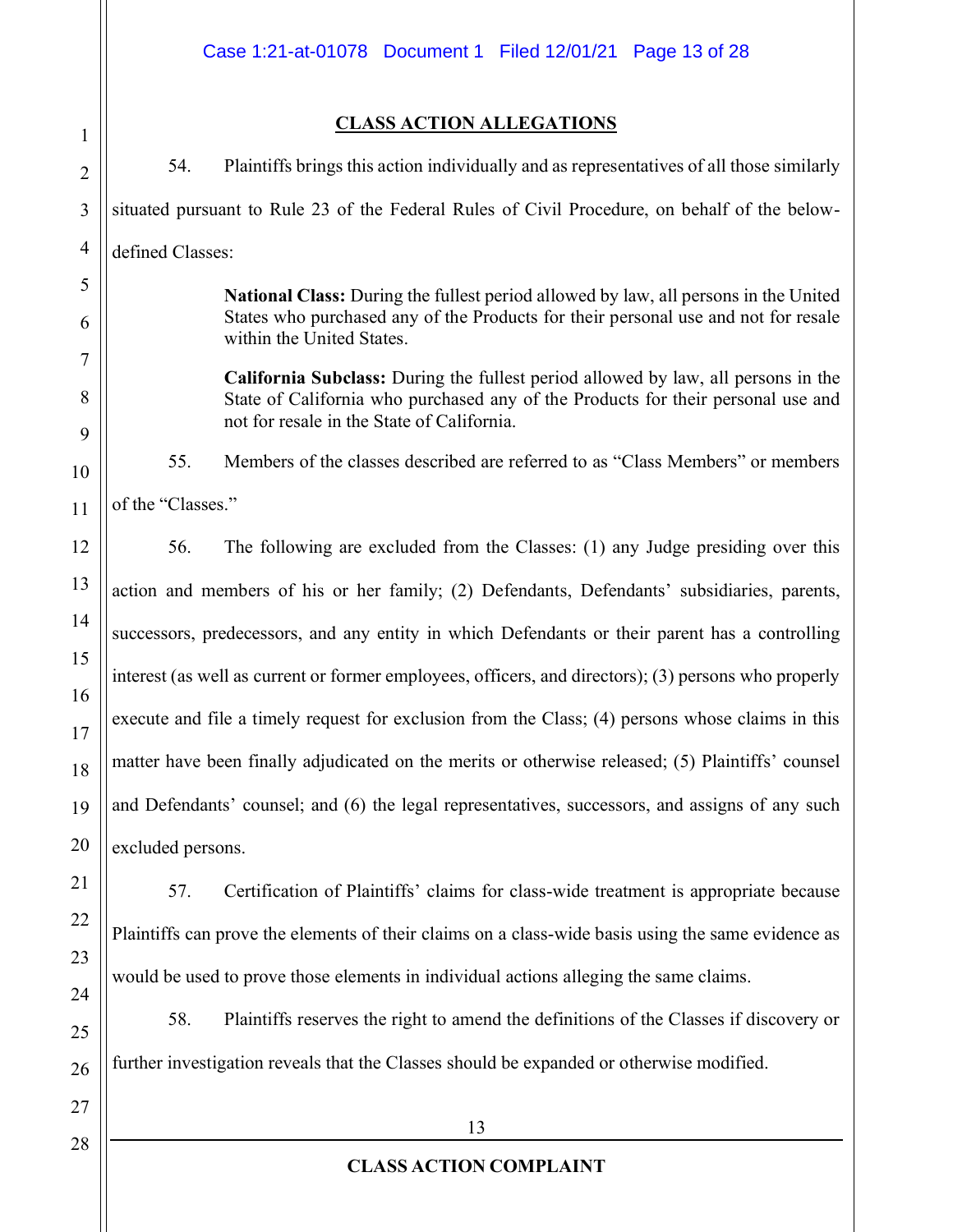#### Case 1:21-at-01078 Document 1 Filed 12/01/21 Page 14 of 28

59. **Numerosity – Federal Rule of Civil Procedure**  $23(a)(1)$ **.** The members of the Classes are so numerous that individual joinder of all Class Members is impracticable. On information and belief, Class Members number in the thousands to millions. The precise number or identification of members of the Classes are presently unknown to Plaintiffs but may be ascertained from Defendants' books and records. Class Members may be notified of the pendency of this action by recognized, Court-approved notice dissemination methods, which may include U.S. mail, electronic mail, Internet postings, and/or published notice.

60. **Commonality and Predominance ± Federal Rule of Civil Procedure 23(a)(2) and 23(b)(3).** Common questions of law and fact exist as to all members of the Classes, which predominate over any questions affecting individual members of the Classes. These common questions of law or fact include, but are not limited to, the following:

- a) Whether the Products contain benzene at the time of purchase;
- b) Whether Defendants omitted or failed to disclose material information to Plaintiffs and Class Members regarding the Products;
- c) Whether the Products are defectively designed, formulated, and/or manufactured;
- d) Whether Defendants knew or reasonably should have known about the harmful level of benzene in the Products prior to distributing and selling them to Plaintiffs and Class Members;
- e) Whether the marketing, advertising, packaging, labeling, and other promotional materials for the Products is deceptive;
	- f) Whether Defendants' actions violate the consumer protection statutes invoked herein;
		- g) Whether Defendants breached the implied warranty of merchantability relating to the Products;
			- h) Whether Defendants breached an express warranty to Plaintiffs and Class Members;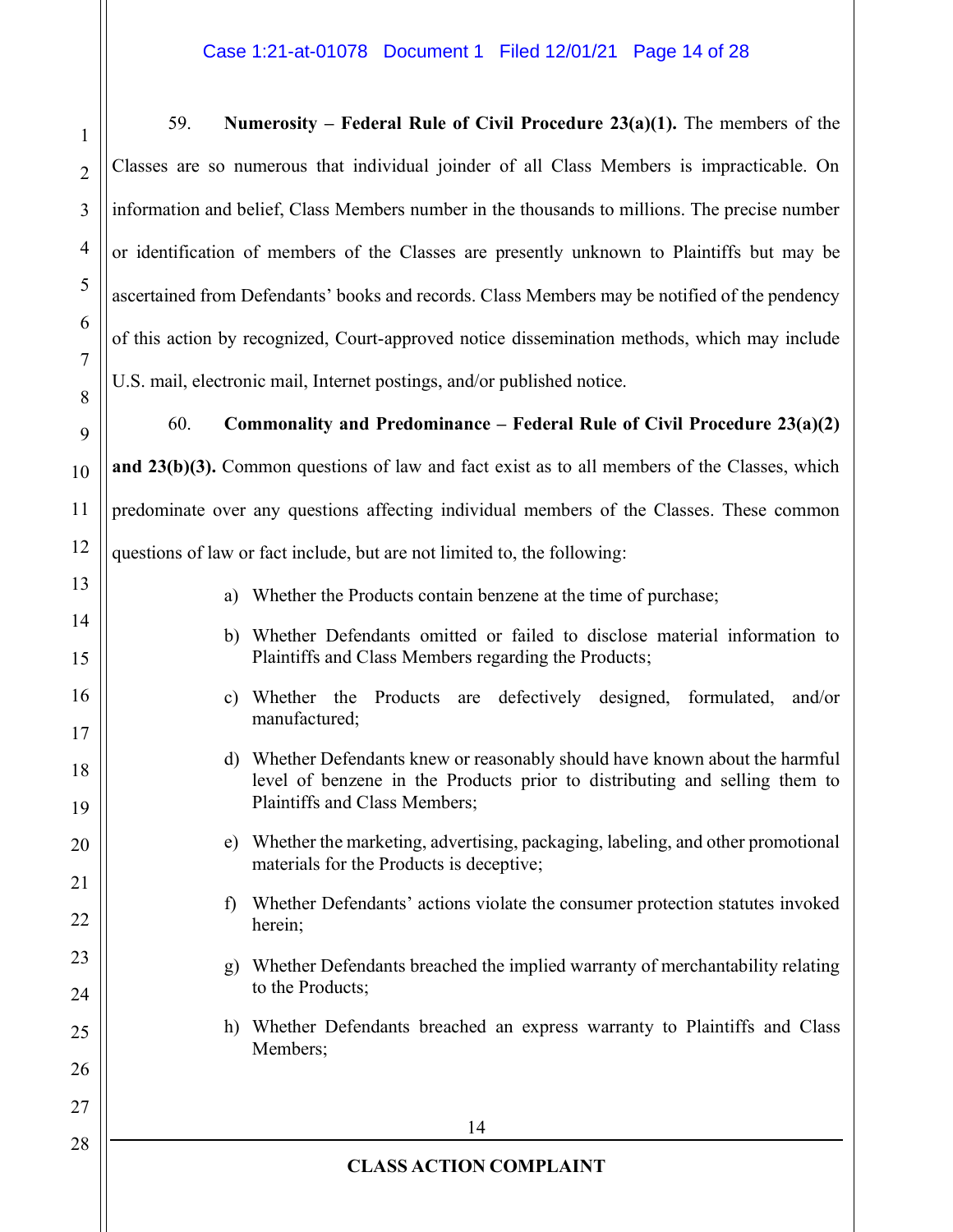i) Whether Defendants were unjustly enriched at the expense of the Plaintiffs and Class Members; j) Whether Plaintiffs and Class Members are entitled to damages, including compensatory, exemplary, and statutory damages, and the amount of such damages; k) Whether Plaintiffs and the other Class Members have been injured and the proper measure of their losses as a result of those injuries; and l) Whether Plaintiffs and the Class Members are entitled to injunctive, declaratory, or other equitable relief. 61. Defendants engaged in a common course of conduct giving rise to the legal rights sought to be enforced by Plaintiffs, on behalf of themselves and the other Class Members. Similar or identical statutory and common law violations, business practices, and injuries are involved. Individual questions, if any, pale by comparison, in both quality and quantity, to the numerous common questions that dominate this action. **62. Typicality – Federal Rule of Civil Procedure 23(a)(3).** Plaintiffs' claims are typical of the claims of the other Class Members, as each class member was subject to the same omission of material fact and misrepresentations regarding the presence of benzene in the Products. Plaintiffs shares the aforementioned facts and legal claims or questions with Class Members, and Plaintiffs and all Class Members have been similarly affected by Defendants' common course of conduct alleged herein. Plaintiffs and all Class Members sustained monetary and economic injuries including, but not limited to, ascertainable loss arising out of Defendants' deceptive omission of material fact and misrepresentations regarding the presence of benzene in the Products. Case 1:21-at-01078 Document 1 Filed 12/01/21 Page 15 of 28

63. **Adequacy of Representation ± Federal Rule of Civil Procedure 23(a)(4).** Plaintiffs are adequate representatives of the Classes because they are members of the Classes and her interests do not conflict with the interests of the Class Members she seeks to represent.

1

2

3

4

5

6

7

8

9

10

11

12

13

14

15

16

17

18

19

20

21

22

23

24

25

26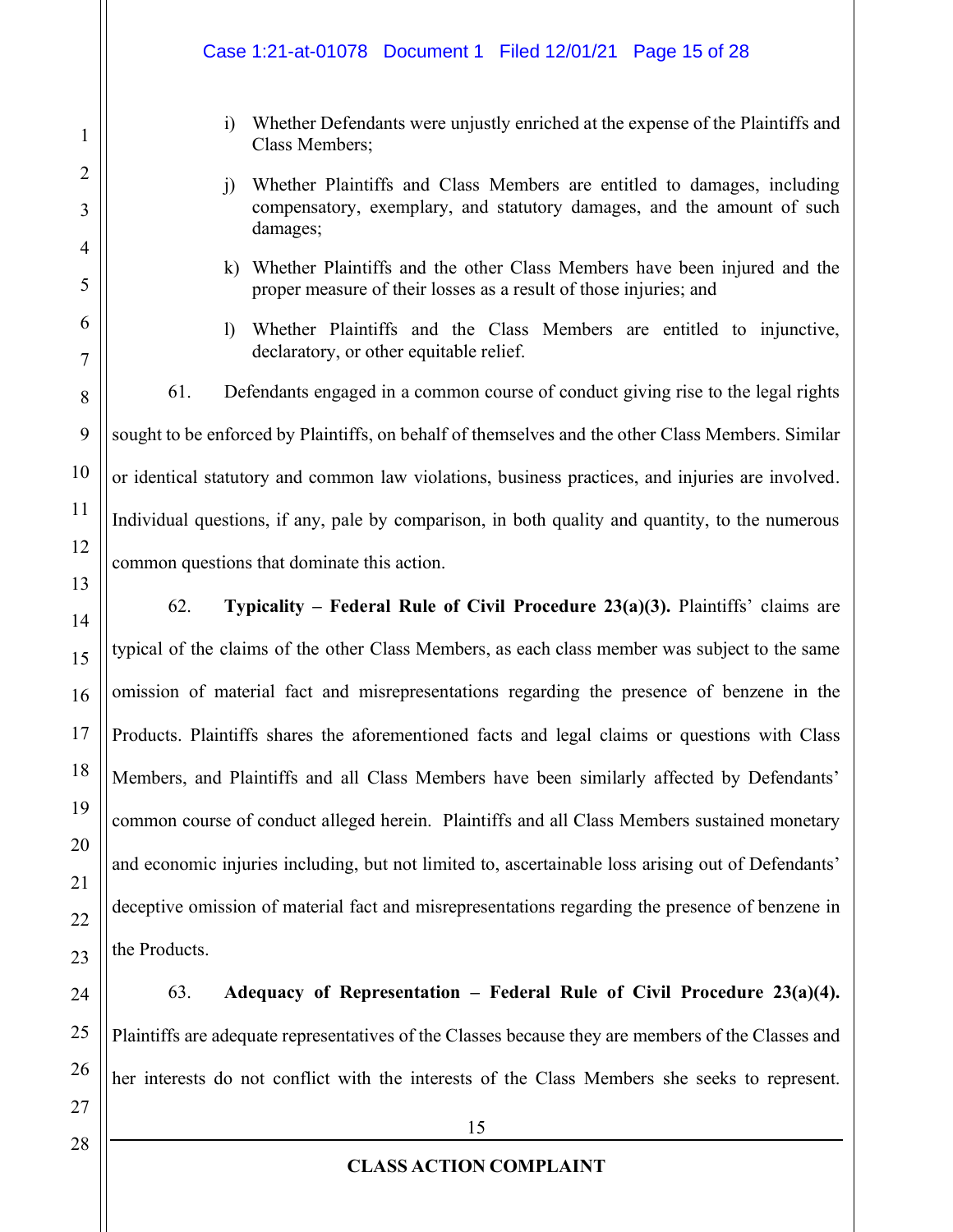#### Case 1:21-at-01078 Document 1 Filed 12/01/21 Page 16 of 28

Plaintiffs have also retained counsel competent and experienced in complex commercial and class action litigation. Plaintiffs and their counsel intend to prosecute this action vigorously for the benefit of all Class Members. Accordingly, the interests of the Class Members will be fairly and adequately protected by Plaintiffs and their counsel.

64. **Insufficiency of Separate Actions ± Federal Rule of Civil Procedure 23(b)(1).** Absent a class action, Class Members will continue to suffer the harm described herein, for which they would have no remedy. Even if separate actions could be brought by individual consumers, the resulting multiplicity of lawsuits would cause undue burden and expense for both the Court and the litigants, as well as create a risk of inconsistent rulings and adjudications that might be dispositive of the interests of similarly situated consumers, substantially impeding their ability to protect their interests, while establishing incompatible standards of conduct for Defendants. Accordingly, the proposed Classes satisfies the requirements of Fed. R. Civ. P. 23(b)(1).

65. **Declaratory and Injunctive Relief ± Federal Rule of Civil Procedure 23(b)(2).** Defendants have acted or refused to act on grounds generally applicable to Plaintiffs and All Members of the Classes, thereby making appropriate final injunctive relief and declaratory relief, as described below, with respect to the Classes as a whole.

66. **Superiority ± Federal Rule of Civil Procedure 23(b)(3).** A class action is superior to any other available methods for the fair and efficient adjudication of the present controversy for at least the following reasons:

- The damages suffered by each individual putative Class Member do not justify the burden and expense of individual prosecution of the complex and extensive litigation necessitated by Defendants' conduct;
- Even if individual Class Members had the resources to pursue individual litigation, it would be unduly burdensome to the courts in which the individual litigation would proceed;

1

2

3

4

5

6

7

8

9

10

11

12

13

14

15

16

17

18

19

20

21

22

23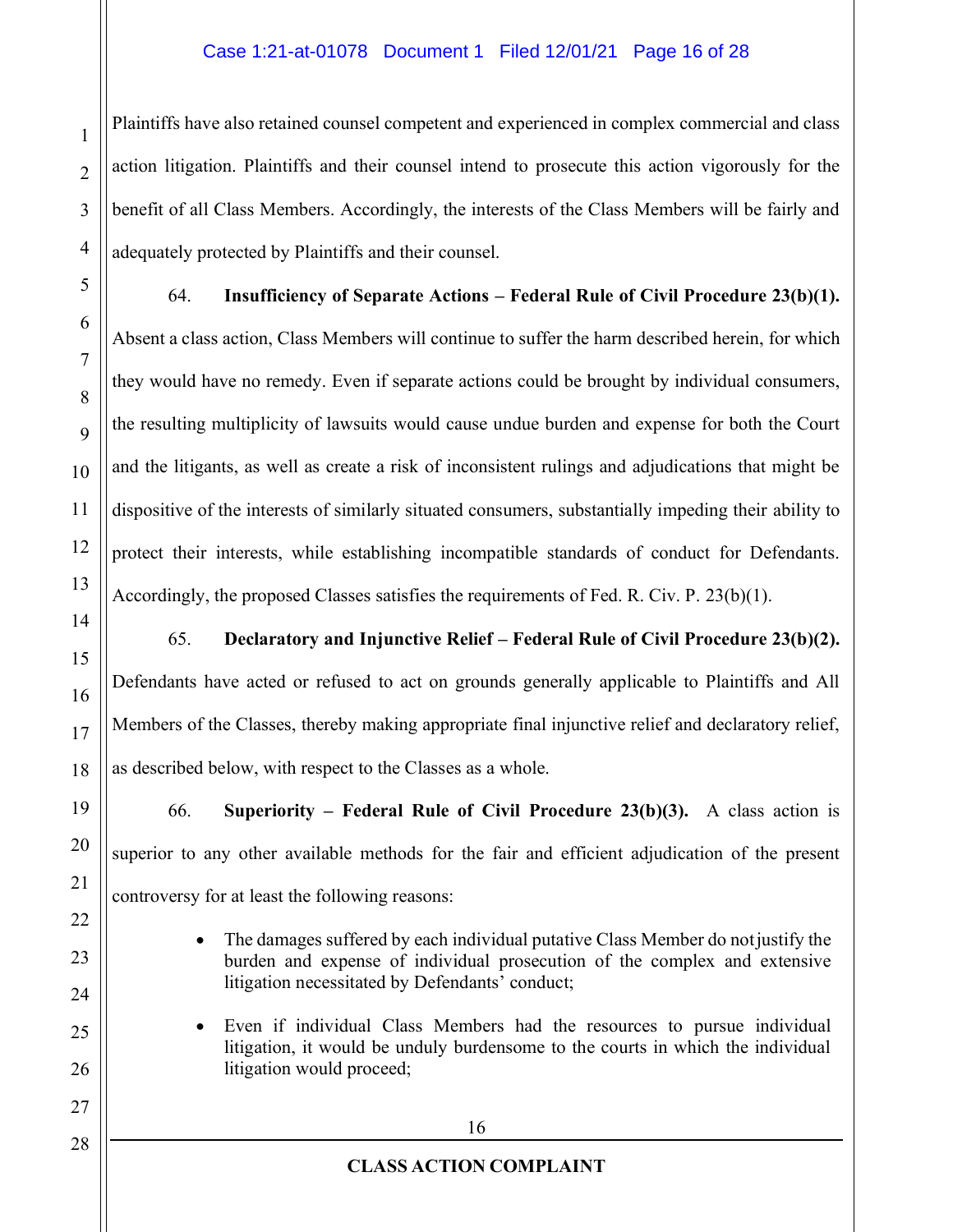- The claims presented in this case predominate over any questions of law or fact affecting individual Class Members;
- Individual joinder of all putative Class Members is impracticable;

1

2

3

4

5

6

7

8

9

10

11

12

13

14

15

16

17

18

19

20

21

22

23

24

25

26

27

28

- Absent a class action, Plaintiffs and putative Class Members will continue to suffer harm as a result of Defendants' unlawful conduct; and
- This action presents no difficulty that would impede its management by the Court as a class action, which is the best available means by which Plaintiffs and putative Class Members can seek redress for the harm caused by Defendants.
- 67. In the alternative, the Classes may be certified for the following reasons:
	- The prosecution of separate actions by individual Class Members would create a risk of inconsistent or varying adjudication with respect to individual Class Members, which would establish incompatible standards of conduct for Defendants;
	- Adjudications of individual Class and Members' claims against Defendants would, as a practical matter, be dispositive of the interests of other putative Class who are not parties to the adjudication and may substantially impair or impede the ability of other putative Class Members to protect their interests; and
	- Defendants have acted or refused to act on grounds generally applicable to the putative Classes, thereby making appropriate final and injunctive relief with respect to the putative Classes as a whole.

#### **COUNT I California's Consumer Legal Remedies Act ("CLRA") Cal. Civ. Code §§ 1750,** *et seq.* **(On Behalf of Plaintiffs and the California Subclass)**

68. Plaintiffs repeat and re-allege the allegations above as if set forth herein.

69. Defendants' conduct constitutes violations under California's Consumer Legal

Remedies Act, Cal. Civ. Code  $\S$  1750, et seq.. The CLRA proscribes "unfair methods of

competition and unfair or deceptive acts or practices undertaken by any person in a transaction

intended to result or which results in the sale or lease of goods or services to any consumer."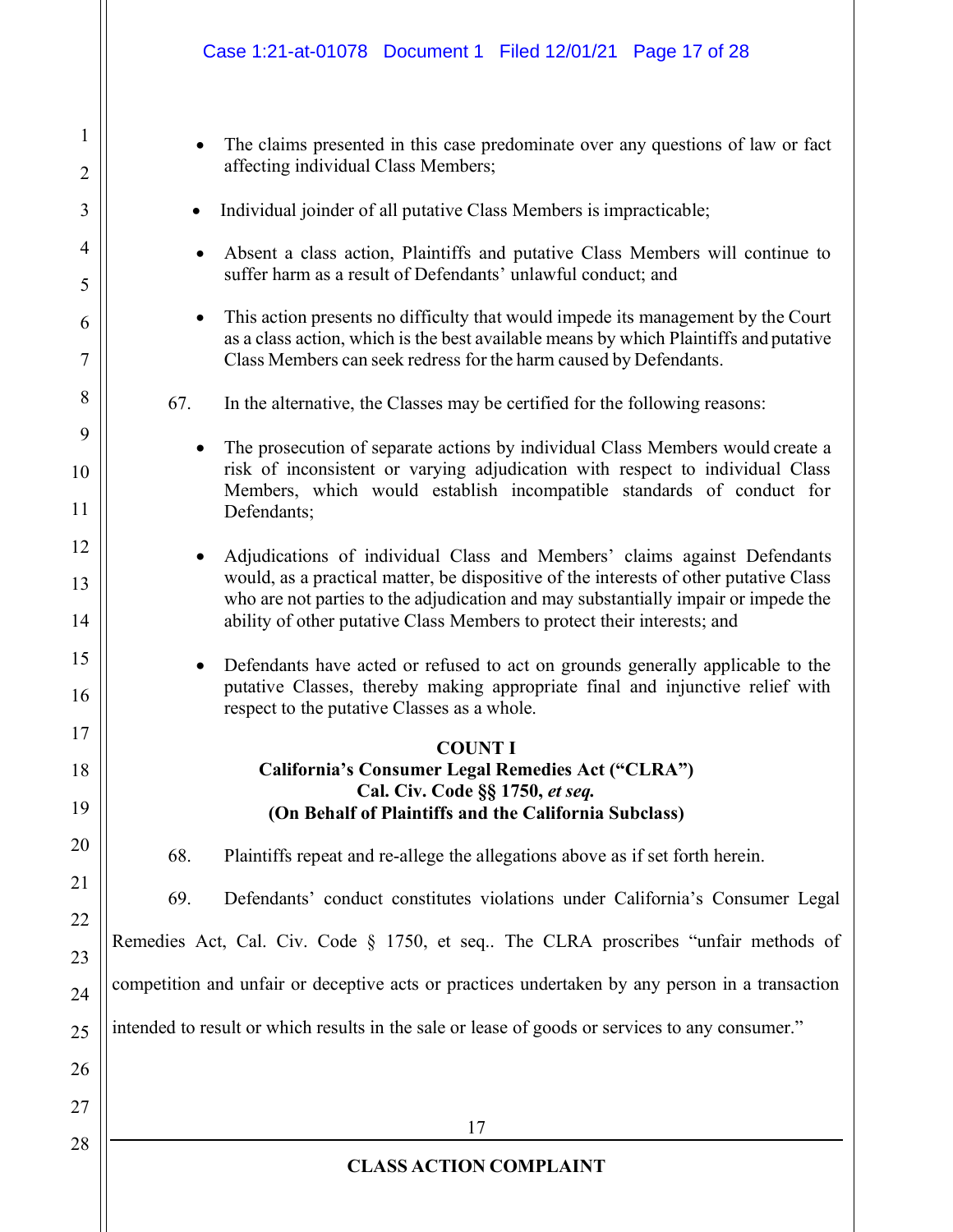# Case 1:21-at-01078 Document 1 Filed 12/01/21 Page 18 of 28

| $\mathbf{1}$   | 70. | Defendants' conduct falls within the meaning of this statute because they caused                      |
|----------------|-----|-------------------------------------------------------------------------------------------------------|
| $\overline{2}$ |     | transactions to occur resulting in the sale or lease of goods or services to consumers – namely, the  |
| 3              |     | sale of the Products to Plaintiffs and the California Subclass. Deodorant and antiperspirant sprays   |
| $\overline{4}$ |     | are considered goods within the meaning of the statute under Civil Code § 1761(a) and Defendants'     |
| 5              |     | sale of the Products is considered a service under Civil Code $\S 1761(b)$ .                          |
| 6              | 71. | Plaintiffs and Class Members are consumers pursuant to the CLRA.                                      |
| 7<br>8         | 72. | Each Defendant is a person pursuant to the CLRA.                                                      |
| 9              | 73. | The Products are goods pursuant to the CLRA.                                                          |
| 10             | 74. | Defendants violated the CLRA by way of the following provisions:                                      |
| 11             |     | In violation of Civil Code $\S$ 1770(a)(5), Defendants represented (and continue to                   |
| 12             |     | represent) that their goods have characteristics which they do not have - that, in                    |
| 13             |     | exchange for each payment, Plaintiffs and the members of the California Subclass                      |
| 14             |     | receive antiperspirant which is functioning as intended and which is not                              |
| 15<br>16       |     | contaminated with benzene;                                                                            |
| 17             |     | In violation of Civil Code $\S 1770(a)(14)$ , Defendants represented (and continue to                 |
| 18             |     | represent) that a consumer has rights, remedies and/or obligations which they did                     |
| 19             |     | not have – that Plaintiffs and members of the California Subclass receive                             |
| 20             |     | antiperspirant which is functioning as intended and which is not contaminated with                    |
| 21             |     | benzene, and that Defendants are capable of correcting defects when they are not;                     |
| 22<br>23       | 75. | Defendants also engaged in unfair competition or unfair or deceptive acts or                          |
| 24             |     | practices in violation of Civil Code $\S 1770(a)(5)$ and $(a)(7)$ when they represented through their |
| 25             |     | advertising, warranties, and other express representations that the Products have benefits or         |
| 26             |     |                                                                                                       |
| 27             |     | 18                                                                                                    |
| 28             |     | <b>CLASS ACTION COMPLAINT</b>                                                                         |
|                |     |                                                                                                       |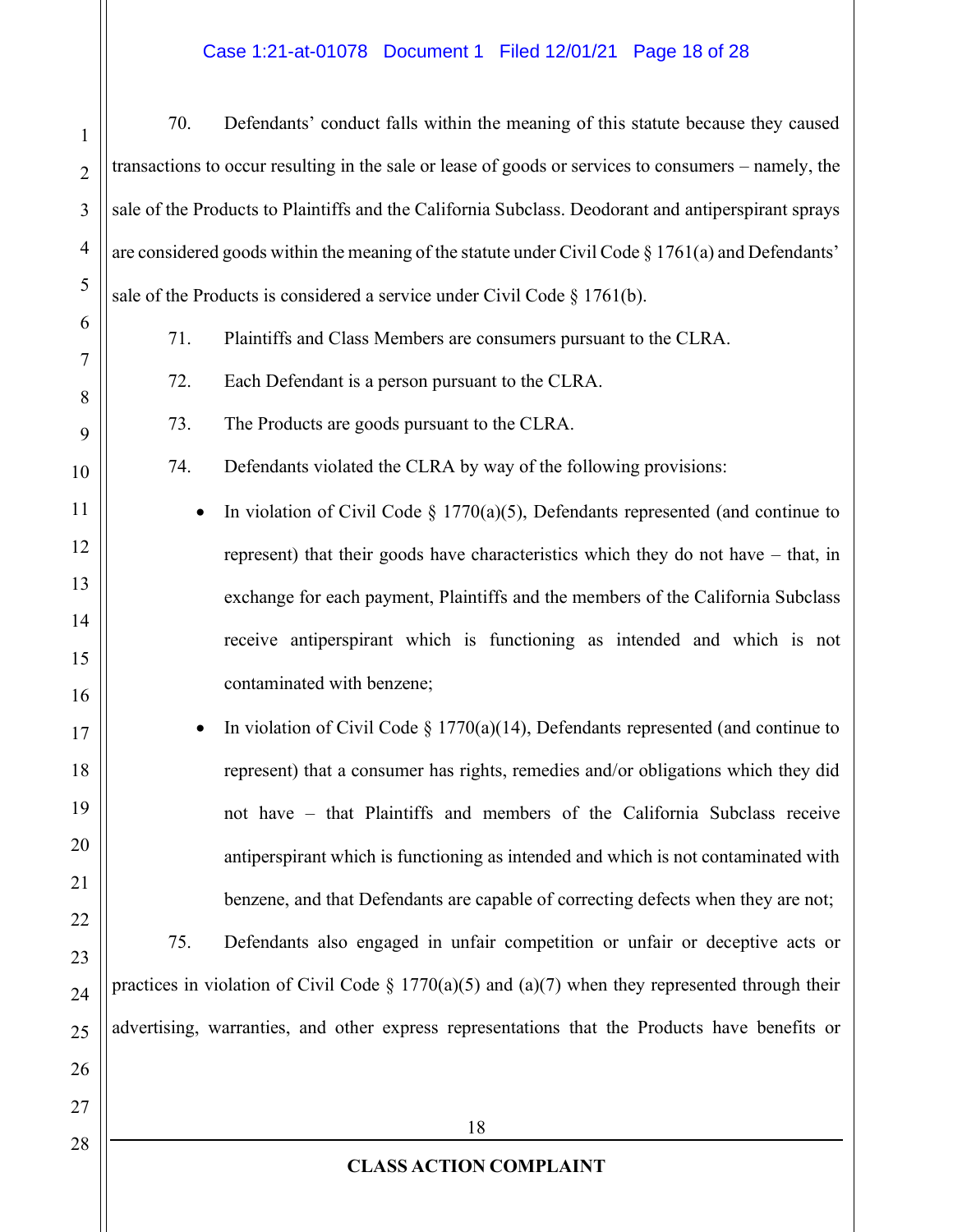#### Case 1:21-at-01078 Document 1 Filed 12/01/21 Page 19 of 28

characteristics that they did not actually have, namely that the Products were safe to use and failing to disclose that the Products were contaminated with the carcinogen benzene.

76. Defendants are aware that their representations are false and misleading  $$ specifically, the Defendants continued to sell the Products into the stream of commerce even after they had knowledge that the Products were contaminated with benzene.

77. Plaintiffs and California Subclass have suffered injury-in-fact and actual damages resulting from Defendants' omissions and misrepresentations because Defendants knew that the Products were contaminated with benzene.

78. Contemporaneously with the filing of this Complaint, Plaintiffs and Class Members put Defendants on written notice of their claims arising from violations of numerous provisions of California law, including the California Consumers Legal Remedies Act ("CLRA"), California Civil Code § 1770, et seq., as well as other causes of action. Plaintiffs will amend their Complaint to add claims for monetary damages if Defendants fail to take the corrective actions.

79. Plaintiff's declaration stating facts showing that venue in this District is proper pursuant to Cal. Civ. Code  $\S 1780(c)$  is attached hereto as Exhibit A.

80. In accordance with Civil Code  $\S$  1780(a), Plaintiffs and the other California Subclass Members seek injunctive and equitable relief for Defendants' violations of the CLRA, including an injunction to enjoin Defendants from continuing their deceptive advertising and sales practices.

81. Pursuant to California Civil Code § 1780(a)(1)-(5) and § 1780(e), Plaintiffs seek an order enjoining Defendants from the unlawful practices described above, a declaration that Defendants' conduct violates the Consumers Legal Remedies Act, reasonable attorneys' fees and litigation costs, and any other relief the Court deems proper under the CLRA.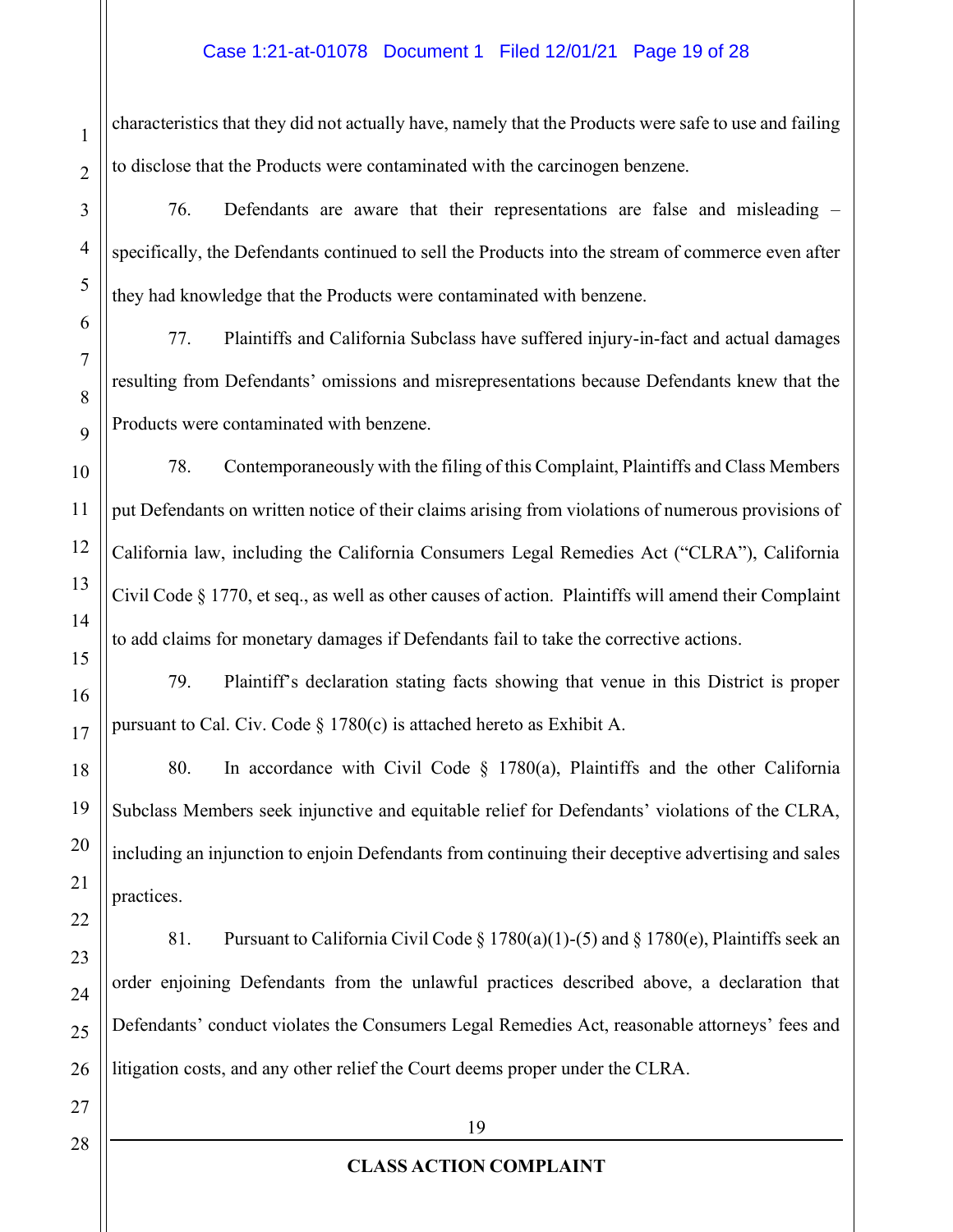#### Case 1:21-at-01078 Document 1 Filed 12/01/21 Page 20 of 28

82. Plaintiffs and the California Subclass Members' injuries were proximately caused by Defendants' fraudulent business practices.

83. Therefore, Plaintiffs and California Subclass Members are entitled to relief under the CLRA.

#### **COUNT II**

#### **California's False Advertising Law (the "FAL") Cal. Bus. & Prof. Code §§ 17500,** *et seq.* **(On Behalf of Plaintiffs and the California Subclass)**

84. Plaintiffs repeat and re-allege the allegations above as if set forth herein.

85. California's False Advertising Law (the "FAL"), Cal. Bus. & Prof. Code  $\S$ § 17500, *et seq.*, makes it "unlawful for any person to make or disseminate or cause to be made or disseminated before the public in this state, . . . in any advertising device . . . or in any other manner or means whatever, including over the Internet, any statement, concerning . . . personal property or services, professional or otherwise, or performance or disposition thereof, which is untrue or misleading and which is known, or which by the exercise of reasonable care should be known, to be untrue or misleading."

86. Defendants advertised and promoted the Products by relying on the trust and brand loyalty customers had for their Brut and Sure brands and representing that the Products were safe for personal use, when in reality the Products were contaminated with benzene. Defendants' advertisements and inducements were made in and originated from California and fall within the definition of advertising as contained in Bus. & Prof. Code  $\S$  17500, *et seq.* in that Defendants' representations were intended to induce consumers to purchase the Products. Defendants knew that those statements were false and misleading as it knew or should have known through the exercise of reasonable care that the Products were contaminated with benzene.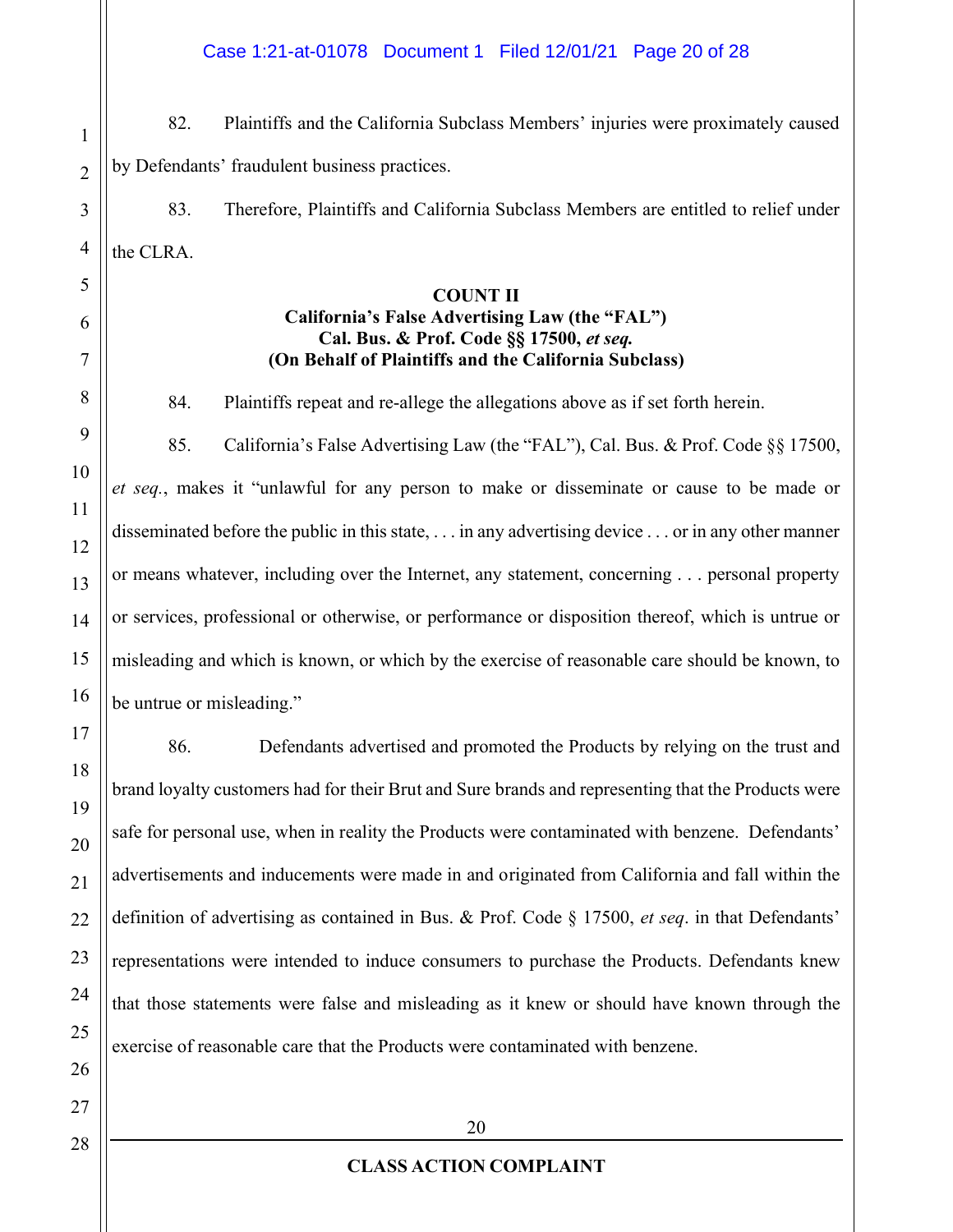87. Plaintiffs have standing to pursue claims under the FAL as they reviewed and relied on Defendants' packaging, advertising, representations, and marketing materials regarding the Products, when selecting and purchasing the Products.

88. Plaintiffs purchased the Products in reliance on the statements made in Defendants' advertising and marketing materials and Defendants' omissions and concealment of material facts regarding the Products.

89. Plaintiffs and the California Subclass lost money or property as a result of Defendants' FAL violations because (a) they would not have purchased Defendants' Products absent Defendants' representations that the Products were safe and effective; (b) they would not have purchased the Products for the same price absent Defendants' misrepresentations; and (c) Defendants' Products did not have the characteristics, benefits, or quantities as promised.

90. Plaintiffs seek injunctive relief, restitution, and disgorgement of any monies wrongfully acquired or retained by Defendants and by means of its deceptive or misleading representations, including monies already obtained from Plaintiffs as provided for by the California Business and Professions Code § 17500.

#### **COUNT III California's Unfair Competition Law ("UCL") Cal. Bus. & Prof. Code §§ 17200,** *et seq.* **(On Behalf of Plaintiffs and the California Subclass)**

91. Plaintiffs repeat and re-allege the allegations above as if set forth herein.

92. Each Defendant is a person pursuant to the UCL.

93. Defendants engaged in unlawful, fraudulent, and unfair business practices.

# 94. Defendants' conduct was unlawful because it violates the CLRA, the FAL, tort law,

and contract law.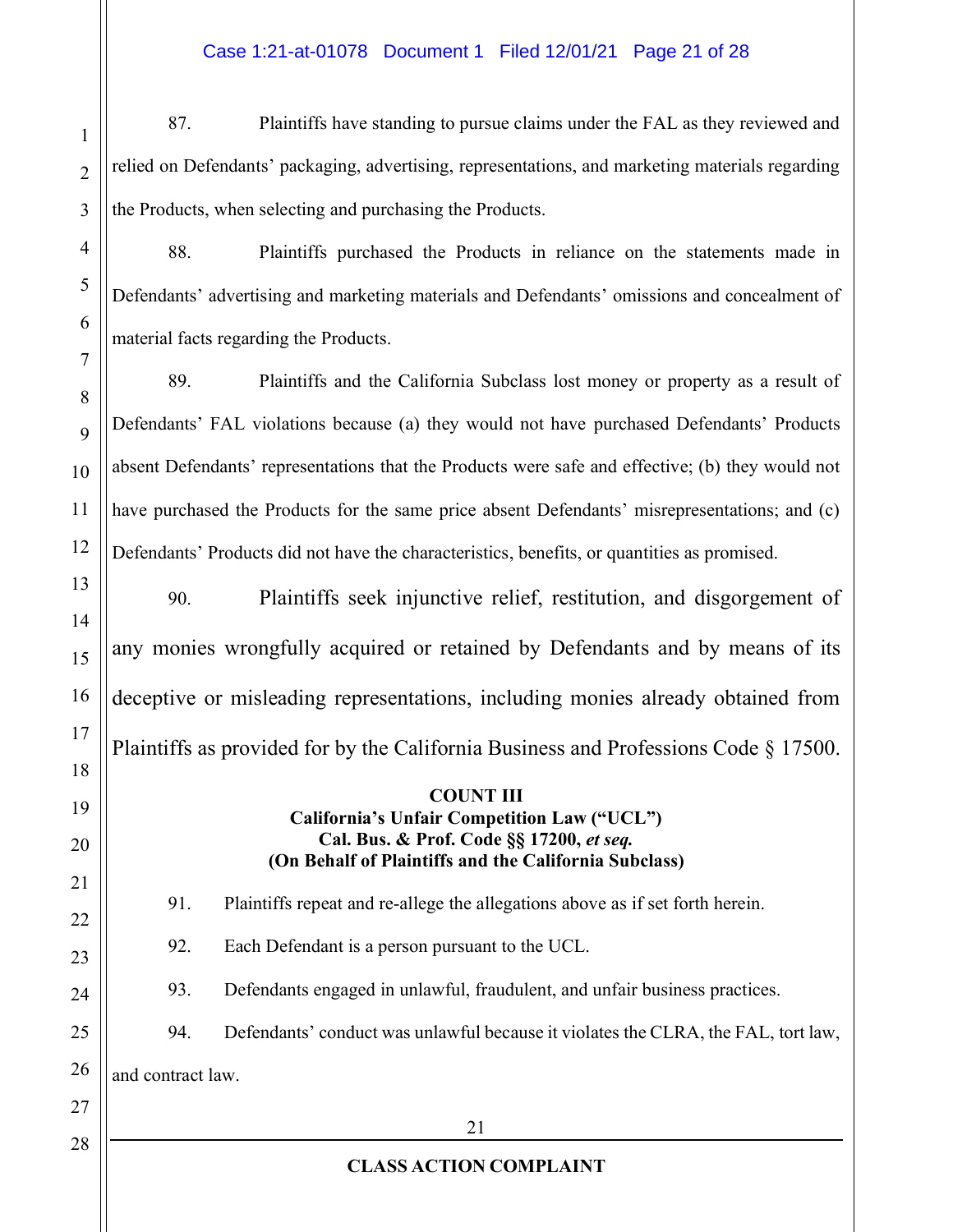#### Case 1:21-at-01078 Document 1 Filed 12/01/21 Page 22 of 28

95. Defendants' conduct is fraudulent because they continued to represent that their goods were fit for their intended use when they knew that the Products were contaminated with benzene in an attempt to get consumers to continue to buy the Products; and, Defendants' conduct is fraudulent because they did not disclose to the buyers that the Products were contaminated with benzene and continue to conceal the fact of this contamination in an attempt to keep consumers from seeking refunds or seeking other redress, so they would not bear the costs of the defect and any damage they may have caused.

96. Defendants' conduct constitutes an unfair business practice  $-\,$  under the UCL, a business practice is considered to be "unfair" if the conduct alleged is immoral, unethical, oppressive, or substantially injurious to consumers; as well as if the conduct causing alleged injury which is not outweighed by benefits to other consumers or to competition, and that the injury is of a type which the consumer could not have avoided.

97. Defendants' behavior is immoral, unethical, oppressive and injurious to consumers because they are profiting from concealing the presence of benzene in the Products, which are still being sold to this day.

98. Defendants' retention of profits from the aforementioned conduct does not outweigh the economic harm that said retention imposes on consumers. The lone party that benefits is the Defendants – their conduct also harms competition, who would otherwise be the recipient of the business that Defendants acquired using omissions and misrepresentations.

99. Plaintiffs and the California Subclass Members had no way of knowing that Defendants were selling defective products.

100. The above acts of Defendants in disseminating said misleading and deceptive statements to consumers throughout the State of California, including to Plaintiffs and those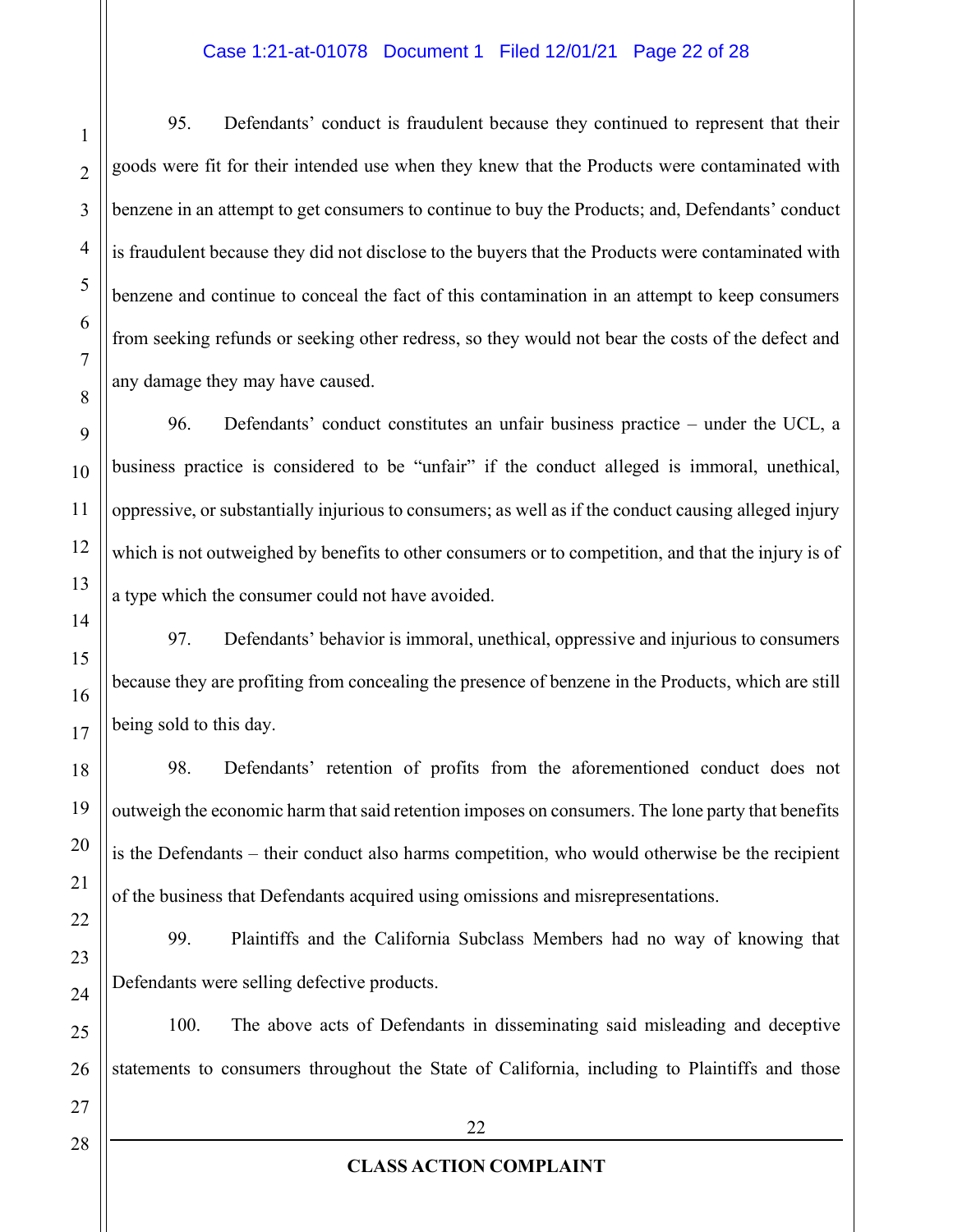#### Case 1:21-at-01078 Document 1 Filed 12/01/21 Page 23 of 28

similarly situated, were and are likely to deceive reasonable consumers by obfuscating the true defective nature of the Products.

101. As a result of Defendant's above unlawful, unfair and fraudulent acts and practices, Plaintiffs, on behalf of themselves and all others similarly situated, and as appropriate, on behalf of the general public, seeks injunctive relief prohibiting Defendants from continuing these wrongful practices, and such other equitable relief, including full restitution of all improper revenues and ill-gotten profits derived from Defendants' wrongful conduct to the fullest extent permitted by law.

102. Mislabeled products cannot legally be manufactured, advertised, distributed, or sold. Thus, the Products have no economic value and are worthless as a matter of law, and purchasers of the Products are entitled to a restitution refund of the purchase price of the Products.

103. Therefore, Plaintiffs and the California Subclass Members are entitled to relief under the UCL.

# **COUNT IV**

#### **Breach of Express Warranty (On Behalf of the National Class and, alternatively, the California Subclass)**

104. Plaintiffs hereby re-allege and incorporate all allegations contained in the preceding paragraphs as if fully set forth herein.

105. Plaintiffs, and each member of the Classes, formed a contract with Defendants at the time Plaintiffs and each member of the Classes purchased the Products.

106. The terms of the contract include the promises and affirmations of fact made by Defendants on the Products' packaging and through marketing and advertising, as described above.

1

2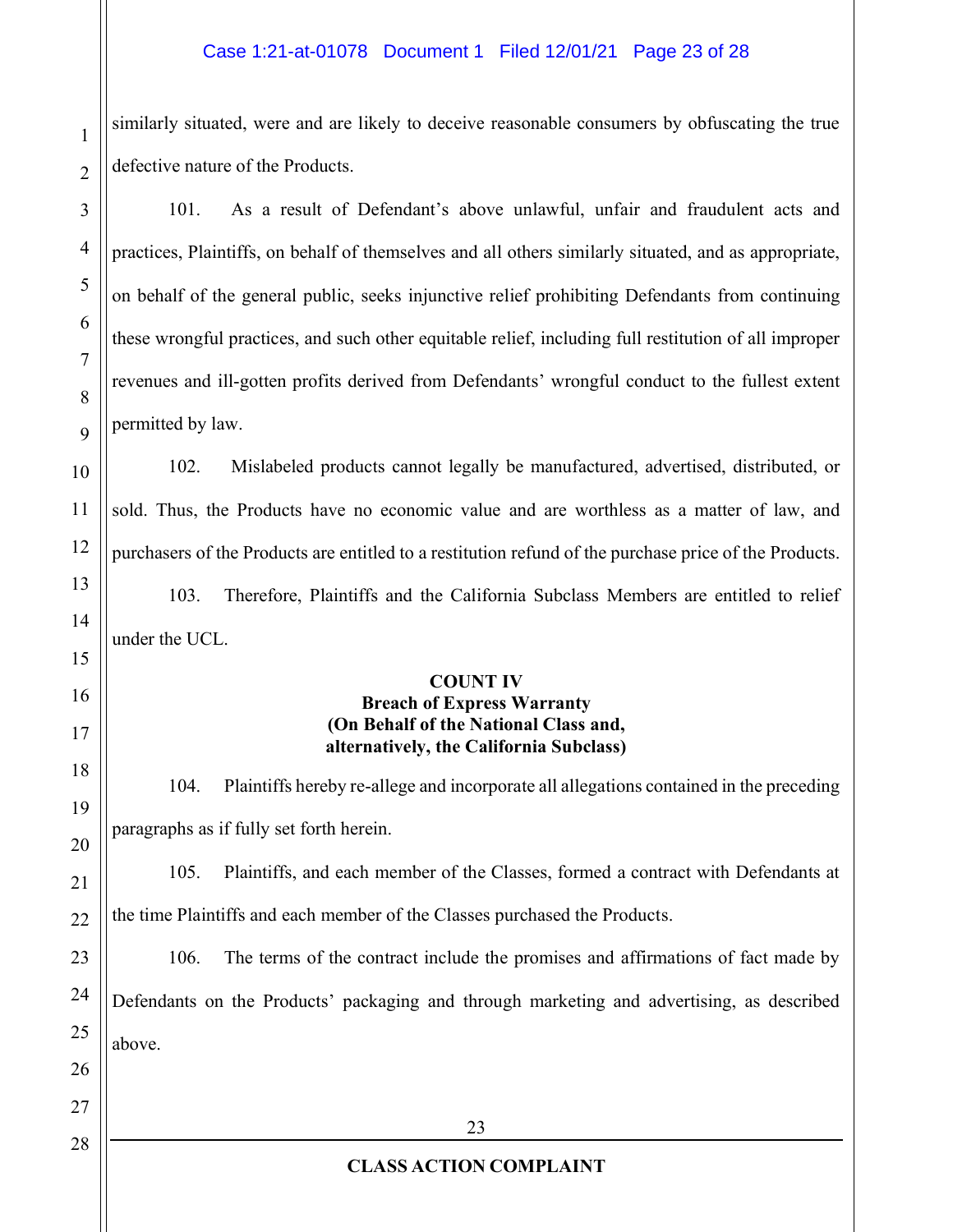#### Case 1:21-at-01078 Document 1 Filed 12/01/21 Page 24 of 28

107. This labeling, marketing, and advertising constitute express warranties and became part of the basis of the bargain and are part of the standardized contract between Plaintiffs and the members of the Classes and Defendants.

108. As set forth above, Defendants purport through its advertising, labeling, marketing, and packaging, to create an express warranty that the Products are safe for its intended use.

109. Plaintiffs and the members of the Classes performed all conditions precedent to Defendants' liability under this contract when they purchased the Products.

110. Defendants breached express warranties about the Products and their qualities because Defendants' Products contained the harmful carcinogen benzene at the time of purchase and the Products do not conform to Defendants' affirmations and promises described above.

111. Plaintiffs and each of the members of the Classes would not have purchased the Products had they known the true nature of the harmful chemical in the Products.

112. As a result of Defendants' breach of warranty, Plaintiffs and each of the members of the Classes have been damaged in the amount of the purchase price of the Products and any consequential damages resulting from their purchases.

#### **COUNT V Breach of Implied Warranty (On Behalf of the National Class and, alternatively, the California Subclass)**

113. Plaintiffs hereby re-allege and incorporate all allegations contained in the preceding paragraphs as if fully set forth herein.

114. Defendants provided Plaintiffs and Class Members with implied warranties that the Products were merchantable and fit for the ordinary purposes for which they were sold, *i.e.* that they were free of harmful chemicals such as benzene.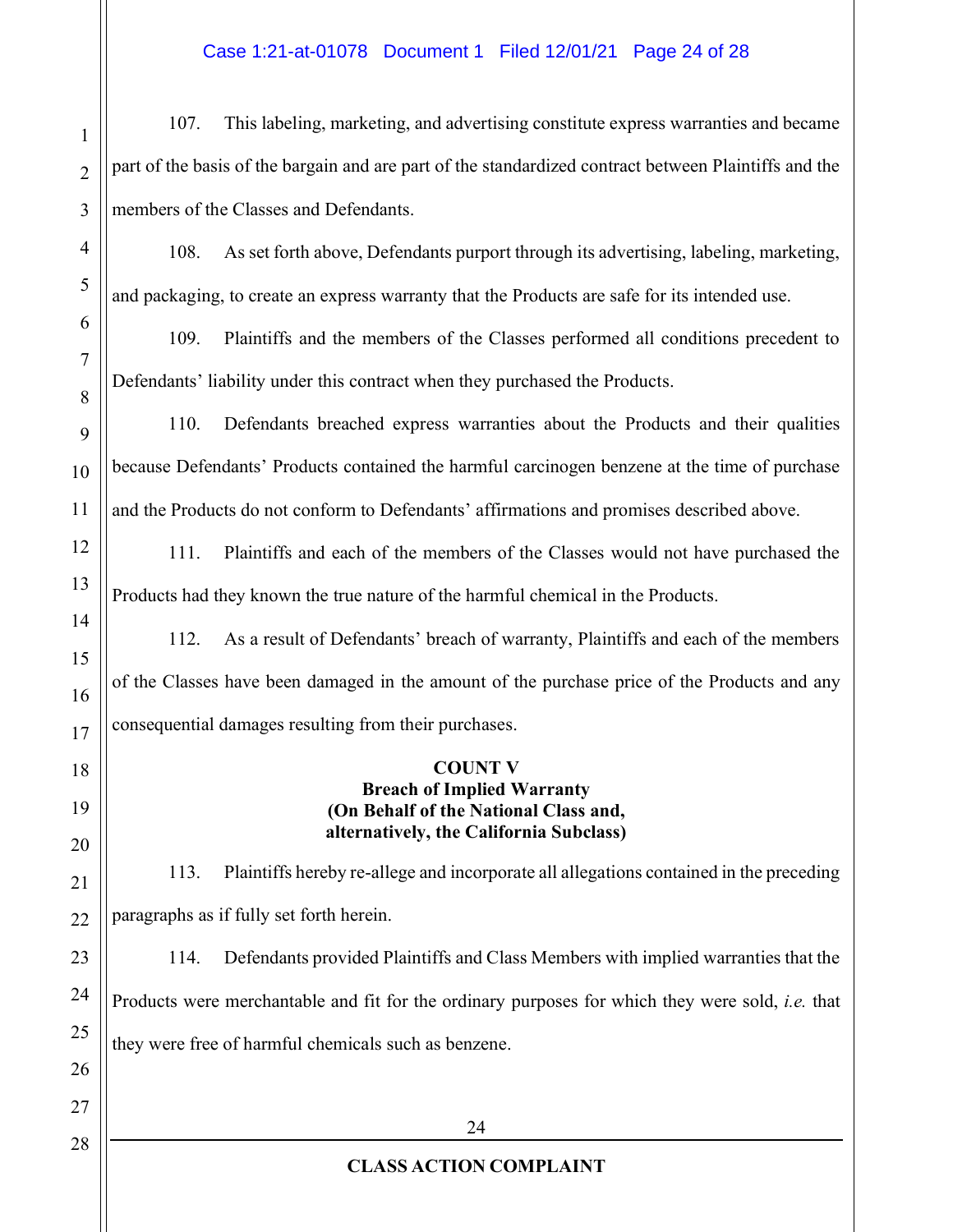115. Defendants marketed, sold, and/or distributed the Products, and Plaintiffs and other Class Members purchased the Products.

116. Plaintiffs bring this claim for breach of the implied warranty of merchantability on behalf of themselves and other consumers who purchased the Products with the expectation of the Products not containing dangerous chemicals such as benzene.

117. Defendants have breached the implied warranties of merchantability that they made to Plaintiffs and the prospective class. For example, Defendants impliedly warranted that the Products were free from defects, that they was merchantable, and that they were safe and fit for the ordinary purpose for which antiperspirant is used.

118. When sold by Defendants, the Products were not merchantable, did not pass without objection in the trade, were not of adequate quality within that description, were not fit for the ordinary purposes for which such goods are used, and did not conform to the promises or affirmations of fact made on the container or label.

119. As a result of Defendants' breaches of implied warranties, Class Members did not receive the benefit of their bargain and suffered damages at the point of sale stemming from their overpayment for the Products that contained benzene.

120. As a direct and proximate result of Defendants' breach of the warranties of merchantability, Plaintiffs and the other Class Members have been damaged in an amount to be proven at trial.

> **COUNT VI Unjust Enrichment (In the Alternative To Count I And On Behalf of the National Class and, alternatively, the California Subclass)**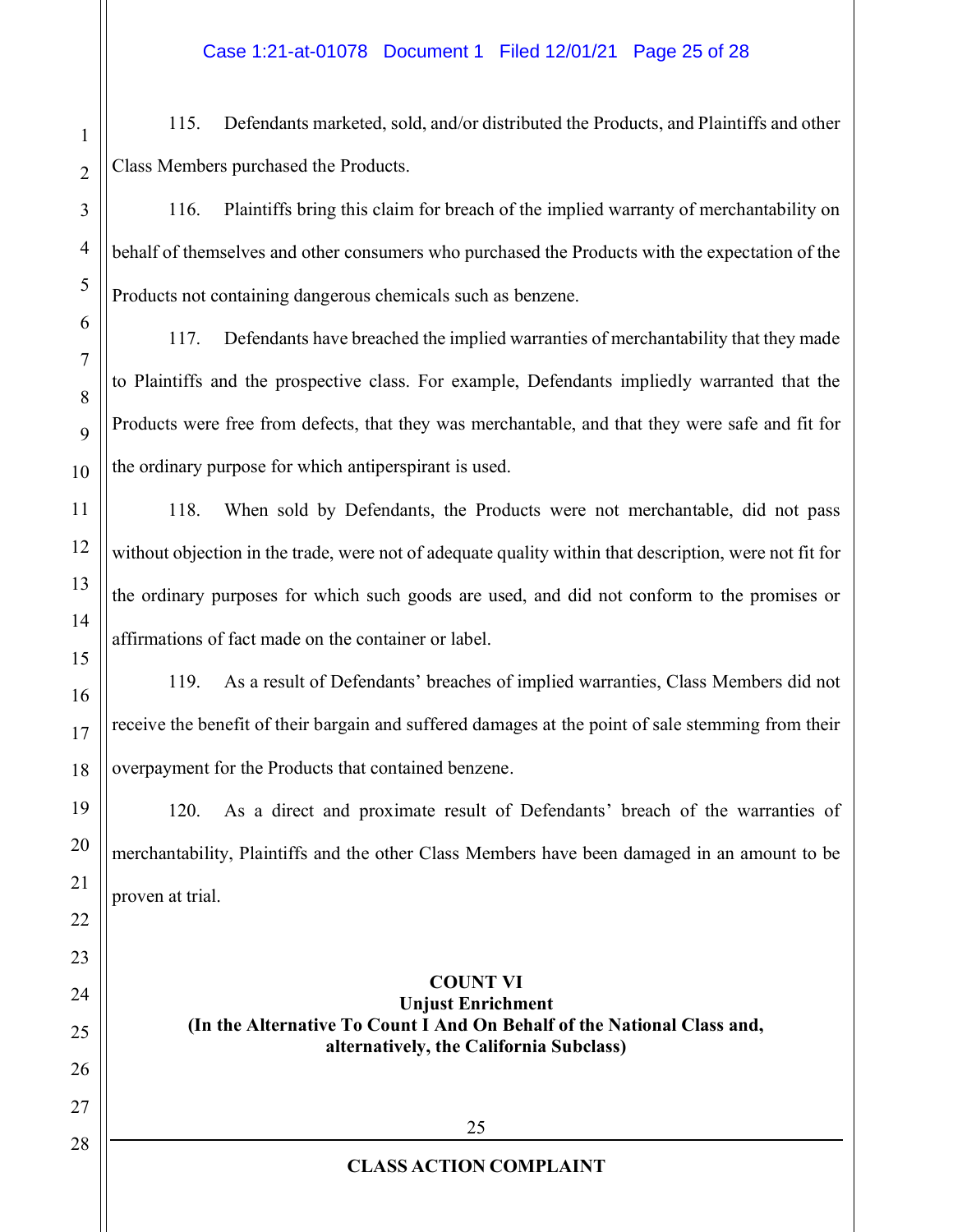121. Plaintiffs hereby re-allege and incorporate all allegations contained in the preceding paragraphs as if fully set forth herein.

122. Plaintiffs and the other members of the Classes conferred benefits on Defendants by purchasing the Products.

123. Defendants have been unjustly enriched in retaining the revenues derived from the purchase of the Products by Plaintiffs and the other members of the Classes.

124. Retention of those monies under these circumstances is unjust and inequitable because Defendants' labeling of the Products was misleading to consumers, which caused injuries to Plaintiffs and the other members of the Classes because they would have not purchased the Products if Defendants had disclosed that the Products contained benzene.

125. Because Defendants' retention of the non-gratuitous benefits conferred on them by Plaintiffs and the other members of the Classes is unjust and inequitable, Defendants must pay restitution to Plaintiffs and the other members of the Classes for their unjust enrichment, as ordered by the Court.

## **REQUEST FOR RELIEF**

WHEREFORE, Plaintiffs, individually and on behalf of the Class Members, pray for

judgment and relief against Defendants as follows:

- a) For an order declaring: (i) this is a class action pursuant to Rule 23 of the Federal Rules of Civil Procedure on behalf of the proposed Classes described herein; and (ii) appointing Plaintiffs to serve as representatives for the Classes and Plaintiffs' counsel to serve as Class Counsel;
- b) For an order enjoining Defendants from continuing to engage in the unlawful conduct set forth herein;
- c) For an order awarding restitution of the monies Defendants wrongfully acquired by their illegal and deceptive conduct;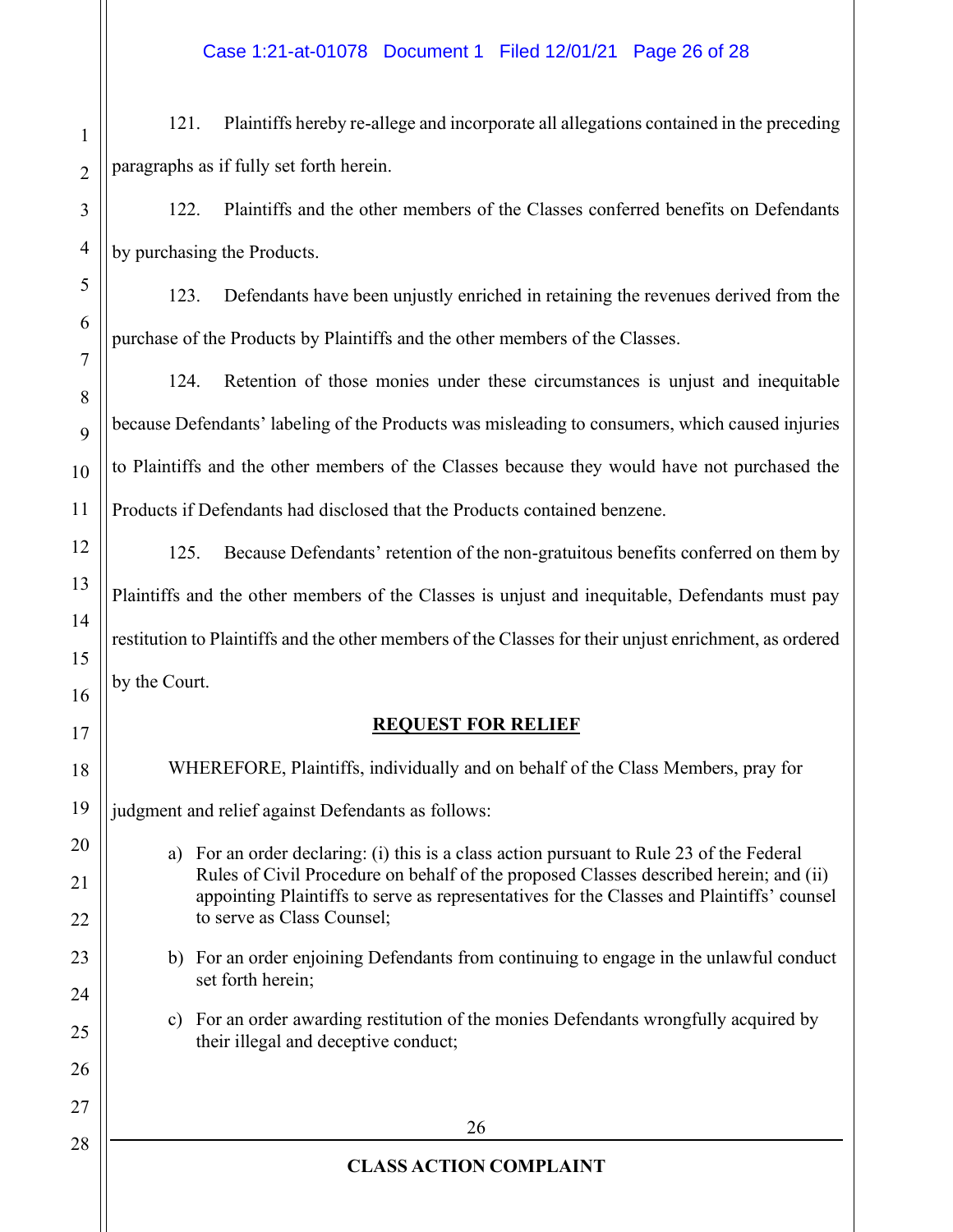|                     | Case 1:21-at-01078 Document 1 Filed 12/01/21 Page 27 of 28                                                                                             |  |
|---------------------|--------------------------------------------------------------------------------------------------------------------------------------------------------|--|
| 1                   | d) For an order requiring disgorgement of the monies Defendants wrongfully acquired<br>by their illegal and deceptive conduct;                         |  |
| 2<br>3              | For compensatory and punitive damages, including actual and statutory damages,<br>e)<br>arising from Defendants' wrongful conduct and illegal conduct; |  |
| $\overline{4}$<br>5 | For an award of reasonable attorneys' fees and costs and expenses incurred in the<br>f<br>course of prosecuting this action; and                       |  |
| 6                   | For such other and further relief as the Court deems just and proper.<br>g)                                                                            |  |
| 7                   | <b>JURY DEMAND</b>                                                                                                                                     |  |
| 8                   | Pursuant to Federal Rule of Civil Procedure 38(b), Plaintiffs demand a trial by jury of all                                                            |  |
| 9                   | claims in this Complaint so triable.                                                                                                                   |  |
| 10                  |                                                                                                                                                        |  |
| 11                  | Dated: November 30, 2021<br>Respectfully submitted,                                                                                                    |  |
| 12                  | By:                                                                                                                                                    |  |
| 13                  |                                                                                                                                                        |  |
| 14                  | <b>MILBERG COLEMAN BRYSON</b><br>PHILLIPS GROSSMAN, PLLC                                                                                               |  |
| 15                  | $/s/$ Alex R. Straus                                                                                                                                   |  |
| 16                  |                                                                                                                                                        |  |
|                     | Alex R. Straus, Esq. (SBN 321366)                                                                                                                      |  |
| 17                  | 280 South Beverly Drive                                                                                                                                |  |
| 18                  | Beverly Hills, CA 90212<br>Tel.: (917) 471-1894                                                                                                        |  |
| 19                  | $(310)$ 496-3176<br>Fax:                                                                                                                               |  |
| 20                  | Email: astraus@milberg.com                                                                                                                             |  |
| 21                  | Nick Suciu, III*<br>nsuciu@milberg.com                                                                                                                 |  |
| 22                  | <b>MILBERG COLEMAN BRYSON</b>                                                                                                                          |  |
| 23                  | PHILLIPS GROSSMAN, PLLC<br>6905 Telegraph Rd., Suite 115                                                                                               |  |
| 24                  | Bloomfield Hills, MI 48301<br>Tel.:                                                                                                                    |  |
| 25                  | $(313)$ 303-3472<br>$(865) 522 - 0049$<br>Fax:                                                                                                         |  |
| 26                  | Jennifer Czeisler*                                                                                                                                     |  |
|                     | Virginia Ann Whitener*                                                                                                                                 |  |
| 27<br>28            | 27                                                                                                                                                     |  |

 $\parallel$